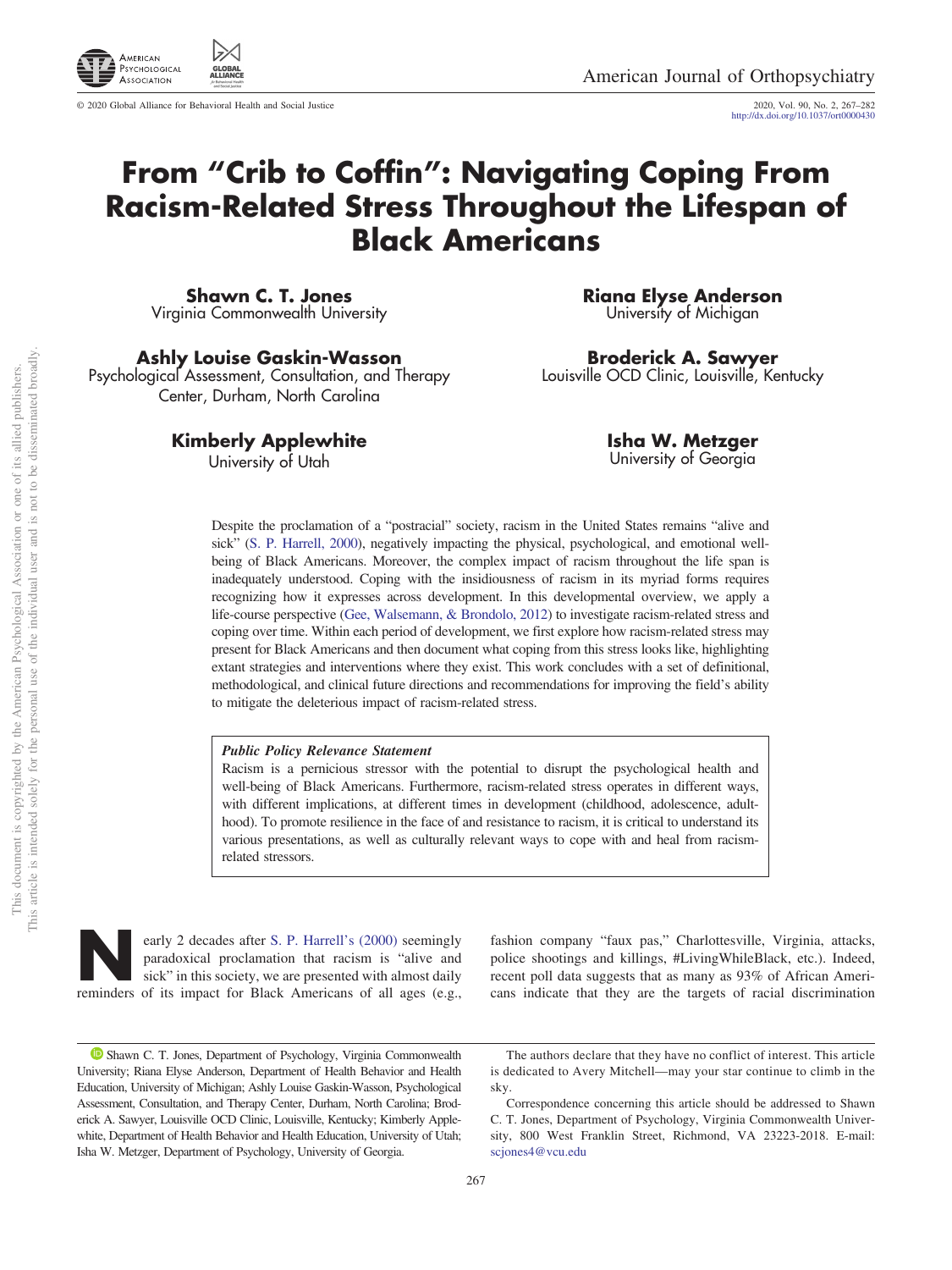[\(National Public Radio, 2017\)](#page-13-0). Moreover, racism is not simply a nuisance nor a racial extension of general stressors [\(Ong, Fuller-](#page-13-1)[Rowell, & Burrow, 2009\)](#page-13-1); rather, racism experiences get "under the skin" and "into the mind" [\(Jones & Neblett, 2019\)](#page-12-2), hampering the well-being of Black  $A$ mericans<sup>1</sup> across the life span [\(Priest et](#page-14-0) [al., 2013;](#page-14-0) [Williams & Williams-Morris, 2000\)](#page-15-0). As defined by [Jones \(1997\),](#page-12-3) racism is a belief in the inferiority of a person or people due to their ethnicity, phenotypic characteristics (e.g., skin tone), or assumed biology. [Clark, Anderson, Clark, and Williams](#page-11-0) [\(1999\)](#page-11-0) explain that the system of racism can manifest as beliefs, attitudes, behaviors, and institutional structures that maintain this disparate treatment. Furthermore, in their seminal work on the life span effects of racism on health, [Gee, Walsemann, and Brondolo](#page-12-1) [\(2012\)](#page-12-1) noted the importance of adopting a life-course perspective when describing the deleterious impacts of racism, given that exposure to racism is likely to change in nature, importance, and intensity across development.

To illustrate, research suggests that racism—and not simply racial group— drives the persistent low birth weight disparities among Black babies [\(De Maio, Shah, Schipper, Gurdiel, & Ansell,](#page-11-1) [2017\)](#page-11-1). As these children develop, research indicates that they will likely face differential treatment as early as preschool, an age wherein Black children's suspension rates (48%) are nearly twice those of their White counterparts (26%; [U.S. Department of Edu](#page-14-1)[cation, Office for Civil Rights, 2014\)](#page-14-1). The period of adolescence then brings stories such as one in which a 16-year-old Black teen was taunted publicly for eating chicken at a pep rally contest, with video and inflammatory narrative shared across social media by his White peers [\(Wootson, 2017\)](#page-15-1). As racism persists in early and middle adulthood, Black Americans may contemplate abbreviating their names given persistent biases in hiring practices [\(Nunley,](#page-13-2) [Pugh, Romero, & Seals, 2015\)](#page-13-2). Racist reverberations extend into older adulthood for Black Americans, with burgeoning research suggesting that poverty and racism raise the risk of developing Alzheimer's [\(Alzheimer's Association, 2017\)](#page-10-0). These correlations and numerous others have been further synthesized by an at-once impressive and disheartening number of reviews linking racism and health or well-being across hundreds of studies spanning the last three decades (see [Hope, Hoggard, & Thomas, 2015;](#page-12-4) [Pascoe &](#page-13-3) [Smart Richman, 2009;](#page-13-3) [Pieterse, Todd, Neville, & Carter, 2012;](#page-13-4) [Priest et al., 2013;](#page-14-0) [Williams & Mohammed, 2009\)](#page-14-2). These reviews generally congregate around one reality: that racism is a pernicious and unique stressor, with the potential to thwart the physical, physiological, and psychological health of Black Americans. This developmental overview seeks to add to this growing body of literature, applying a life-course perspective to investigate racismrelated stress (RRS) and coping over time.

Before continuing, it is important to express explicitly what this article is (and is not) intending to achieve. First, consistent with [Gee and colleagues' \(2012\)](#page-12-1) call for a "systematic documentation of [the impact of] racial bias changes over major developmental stages" (p. 971), we begin by reviewing the extant literature on RRS in developmental stages of childhood, adolescence, and adulthood. In doing so, we understand that certain typologies of RRS may occur, co-occur, and recur, and we have attempted to be consistent in our language across these stages, referring to overlaps as we expect they exist in development. Specifically, we identify stressors we term *instrumental* (i.e., those stressors that involve critical developmental tasks), *interpersonal* (i.e., those stressors

that involve interfacing with others), and *institutional* (i.e., those stressors that occur due to systems and policies).

Second, within each stage, we outline developmentally appropriate strategies (extant and potential) for coping with the RRS likely to be experienced across these same periods. This approach reflects the nondeterministic nature of RRS and is consistent with research indicating how Black Americans can remain resilient in the face of such incidents [\(Brown & Tylka, 2011;](#page-10-1) [Neblett et al.,](#page-13-5) [2016\)](#page-13-5). Importantly, despite the unique experience of RRS, we invoke both general (e.g., [Lazarus & Folkman, 1984\)](#page-13-6) and racespecific (e.g., [Clark et al., 1999;](#page-11-0) [Hardy, 2013;](#page-12-5) [Murry, Butler-](#page-13-7)[Barnes, Mayo-Gamble, & Inniss-Thompson, 2018;](#page-13-7) [Slavin, Rainer,](#page-14-3) [McCreary, & Gowda, 1991\)](#page-14-3) models of stress and coping, because the priority is to identify as many avenues for adaptive coping as possible. Yet, even in this framing, we recognize that there may be experiences of stress or strategies of coping unaccounted for in our article. Third, this article concludes with an integrated discussion, one that simultaneously acknowledges that there remain several unanswered questions and offers recommendations, both research and practice-related, to deepen our understanding of RRS and coping for Black Americans.

#### **Defining Racism-Related Stress**

As articulated by [S. P. Harrell \(2000\)](#page-12-0) and derived from [Lazarus](#page-13-6) [and Folkman's \(1984\)](#page-13-6) broader conceptualization of stress, RRS refers to "race-related transactions between individuals or groups and their environment that emerge from the dynamics of racism, and that are perceived to tax or exceed existing individual and collective resources or threaten well-being" [\(S. P. Harrell, 2000,](#page-12-0) p. 44). Harrell describes six prominent types of RRS: (a) racismrelated life events (time-limited, specific life experiences), (b) vicarious racism experiences (observation and report of others' racism experiences), (c) daily racism microstressors (subtle slights and exclusions), (d) chronic-contextual stress (social systemic and institutional racism), (e) collective experiences ("cultural-symbolic and sociopolitical manifestations of racism," p. 46), and (f) transgenerational transmission (discussions of historical events). Importantly, these various types of racism-related stressors may (and often do) co-occur and interact, as well as interact with other stressors, including general and other-social-roles-related stressors (e.g., sexism, heterosexism, Islamophobia).

## **Defining Coping With Racism-Related Stress**

Central to combating most stressors are [Lazarus and Folkman's](#page-13-6) [\(1984\)](#page-13-6) constructs of (a) appraisal, or the way in which an individual perceives a situation as stressful and related to a certain stimulus and (b) coping, defined as emotions, cognitions, and behaviors that represent attempts to ameliorate or overcome stress. Importantly, coping can exist along active/passive and adaptive/ maladaptive dimensions [\(Billings & Moos, 1981;](#page-10-2) [Nielsen & Knar](#page-13-8)[dahl, 2014\)](#page-13-8) and can be both general (e.g., mindfulness) and culturally specific (e.g., racial socialization; [Anderson, Jones,](#page-10-3)

<sup>&</sup>lt;sup>1</sup>In this article, Black American refers to individuals from the African diaspora (e.g., African American, continental African, Afro-Caribbean, Afro-Latinx) residing in a U.S. context.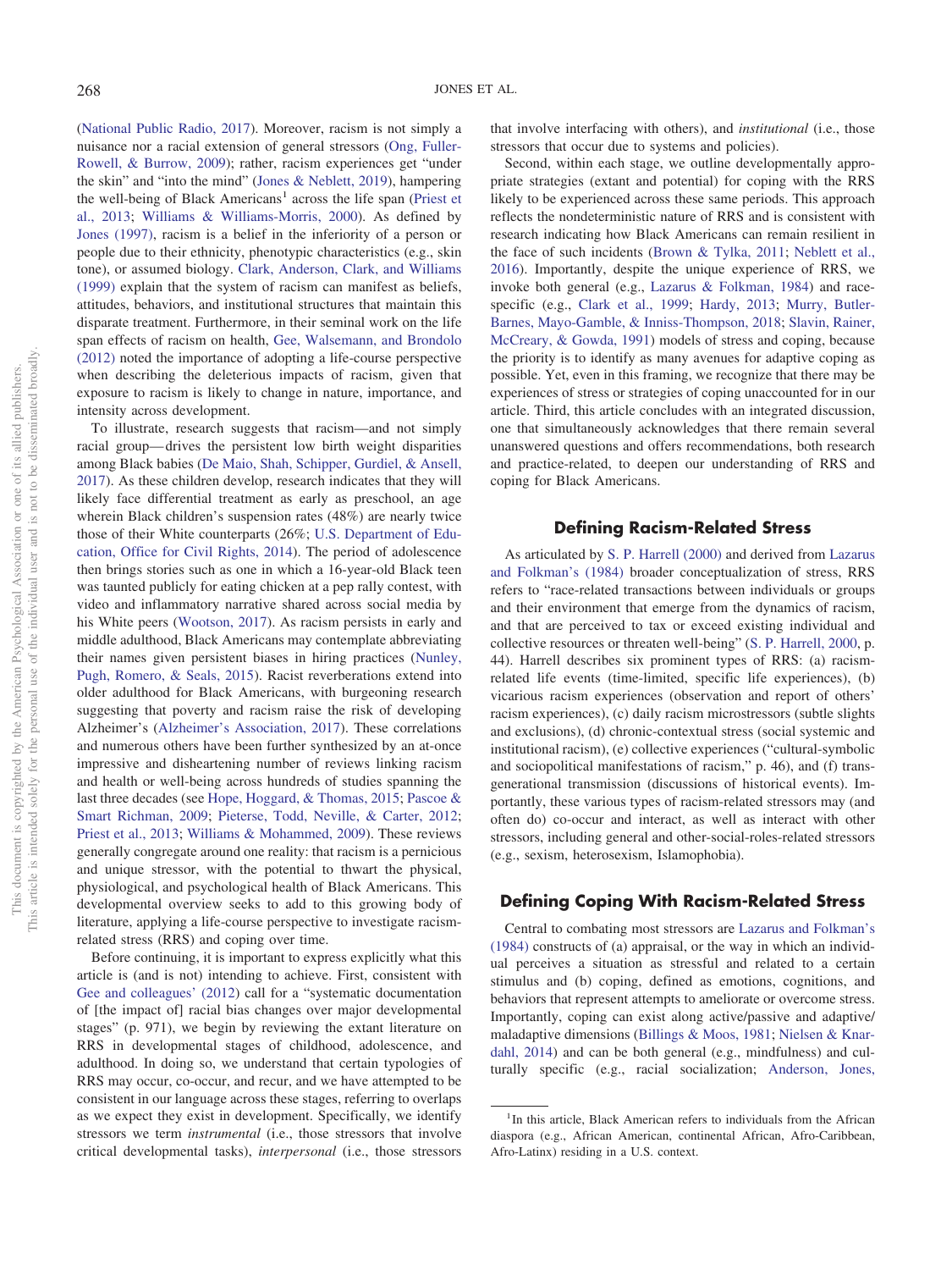[Anyiwo, McKenny, & Gaylord-Harden, 2018\)](#page-10-3) in nature. In this article, we consider approach-oriented (e.g., problem-focused) and avoidance-oriented (e.g., emotion-focused) coping strategies, describing both general and race-relevant approaches. Several models focused on coping with RRS outline the interplay between stress, appraisal, and coping. In the biopsychosocial effects of perceived racism model [\(Clark et al., 1999\)](#page-11-0), for example, the authors articulate that the initial appraisal of an event as racist mediates the relationship between perceived stressors and negative health outcomes. More specifically, both adaptive and maladaptive coping responses to RRS influence psychological and physiological stress responses, and the evolution of these stress responses affect health outcomes over time. Likewise, in the racial encounter coping appraisal and socialization theory [\(Anderson & Stevenson,](#page-10-4) [2019;](#page-10-4) [Stevenson, 2014\)](#page-14-4), authors argue the importance of coping reactions during racially stressful encounters. The theory utilizes racial socialization as a moderator of the appraisal, negotiation, and efficacious outcomes families strive to achieve to resolve RRS. Finally, [Murry and colleagues' \(2018\)](#page-13-7) integrative model for the study of stress in Black American families evaluates RRS in the context of historical and current stressors which can be modulated by coping processes facilitated by families and other communal assets (including but not limited to racial socialization and identity), helping to yield Black youth's positive development and outcomes. Taken together, appraisal and active coping through individual and interpersonal means provide possible avenues by which children, adolescents, and adults can traverse RRS and arrive at optimal well-being.

## **Experiences of Racism-Related Stress in Childhood**

Childhood (defined here as birth to 11 years old) is typically regarded as one of the most critical developmental periods in one's life. It is during these formative years that children progress toward concrete thinking while still lacking advanced abstract thinking that emerges in adolescence [\(Piaget, 1970\)](#page-13-9). Exposure to adverse events in childhood thus poses relatively greater risk than later developmental periods due to limitations in thinking, language, and expression [\(Deblinger, Mannarino, Cohen, & Steer, 2006;](#page-11-2) [Quintana, 1998\)](#page-14-5). For Black American children, RRS can negatively impact their psychological well-being, whether expressed as adverse sociodemographic (e.g., [García Coll et al., 1996;](#page-12-6) [Murry et](#page-13-7) [al., 2018\)](#page-13-7) or historical (e.g., [Hale, 1982;](#page-12-7) [Murry et al., 2018\)](#page-13-7) inequality, or as interpersonal mistreatment [\(Anderson, 2015;](#page-10-5) [McLoyd, 1990\)](#page-13-10). As such, childhood may be a sensitive period for the effects of race [\(Quintana, 2007\)](#page-14-6), not only for understanding identity development from an early age [\(McAdoo, 2002\)](#page-13-11), but also for elucidating the nascent linkage between RRS and psychological injury [\(Spears Brown & Bigler, 2005\)](#page-14-7). Infants as young as 4-months-old are able to discriminate in their looking times with same- and other-race faces [\(Liu et al., 2011;](#page-13-12) [Xiao, Quinn, Pascalis,](#page-15-2) [& Lee, 2014\)](#page-15-2). Although infant eye-tracking is challenging to interpret, researchers suggest that perceiving phenotypic difference may be hardwired from birth. Moreover, researchers have replicated the finding of young children's explicit preferences for White and lighter skin [\(Gibson, Robbins, & Rochat, 2015;](#page-12-8) [Horow](#page-12-9)[itz, 1939\)](#page-12-9), and such preferences are associated with distress and isolation for children of color [\(Park, 2011\)](#page-13-13). Such distress for young children may be present in a variety of biopsychosocial environments and experiences.

#### **Instrumental: Child Care and Early Education**

Although Black children may be able to accurately identify their racial group as early as the preschool years [\(Katz, 2003\)](#page-12-10), they, like most children (and some adults for that matter) lack the affective language and more sophisticated cognitive understanding to comprehend racial dynamics within the United States [\(Jernigan &](#page-12-11) [Daniel, 2011\)](#page-12-11). Furthermore, young children are also at risk for encountering racially stressful or traumatic events in school environments. First, research suggests that Black children are likely to receive lower quality, less affirming, and less culturally appropriate early child care and education relative to other [\(James & Iruka,](#page-12-12) [2018;](#page-12-12) [Rothwell, 2016\)](#page-14-8). A related set of findings conducted by the Yale Child Study Center has noted that implicit biases by teachers may play a role in the expectation of problem behaviors for Black children [\(Gilliam, Maupin, Reyes, Accavitti, & Shic, 2016\)](#page-12-13). This work is in-line with previous studies that highlight others' perception of Black youth as being older and more dangerous than they are [\(Goff, Jackson, Di Leone, Culotta, & DiTomasso, 2014;](#page-12-14) [Yates](#page-15-3) [& Marcelo, 2014\)](#page-15-3). Such frequent opportunities to internalize negative meanings about the Black race comes at a time when youth are more vulnerable to RRS than those with more developed understanding [\(Sanders-Phillips, 2009\)](#page-14-9).

In addition to the perception and expectation of teachers and providers, research indicates that youth themselves maintain either a preference for Whiteness or negative reaction toward Blackness, whether it be for toys [\(Clark & Clark, 1947\)](#page-11-3) or playmates [\(Katz,](#page-12-10) [2003;](#page-12-10) [Van Ausdale & Feagin, 2001;](#page-14-10) for exceptions, see [Kinzler &](#page-12-15) [Spelke, 2011\)](#page-12-15). Within the classroom setting, this preferential treatment is demonstrated by peers and teachers alike [\(Franklin, Boyd-](#page-11-4)[Franklin, & Kelly, 2006\)](#page-11-4). However, given the dearth of measurements of stressful responses to Black children's reaction to and treatment pursuant to discrimination (see [LaFont, Brondolo, Du](#page-12-16)[mas, Lynk, & Gump, 2018](#page-12-16) for newly developed and promising measure in this domain), the field has yet to establish the clear impact of these phenomena on their mental health.

#### **Interpersonal: Parents and Families**

Studies exploring biological determinants of health have demonstrated the ways in which racism impacts women during pregnancy and the ensuing stress on the unborn children (e.g., [Collins,](#page-11-5) [David, Handler, Wall, & Andes, 2004;](#page-11-5) [Geronimus, 1992\)](#page-12-17) and within the first year of life [\(Giscombé & Lobel, 2005\)](#page-12-18). Before children are even born, RRS may impact their well-being via gestation, as maternal experiences of racial discrimination have been linked to low birth weight and preterm births in offspring (see review; [Heard-Garris, Cale, Camaj, Hamati, & Dominguez, 2018\)](#page-12-19). As children develop, parents play a role in children's perception of racism through the transmission of knowledge about racial identity and the vicarious witnessing of racially discriminatory experiences and RRS (e.g., [Anderson et al., 2015;](#page-10-6) [Simons et al., 2002\)](#page-14-11). Preparing children for racial bias is a more common feature in Black American households relative to other groups and may increase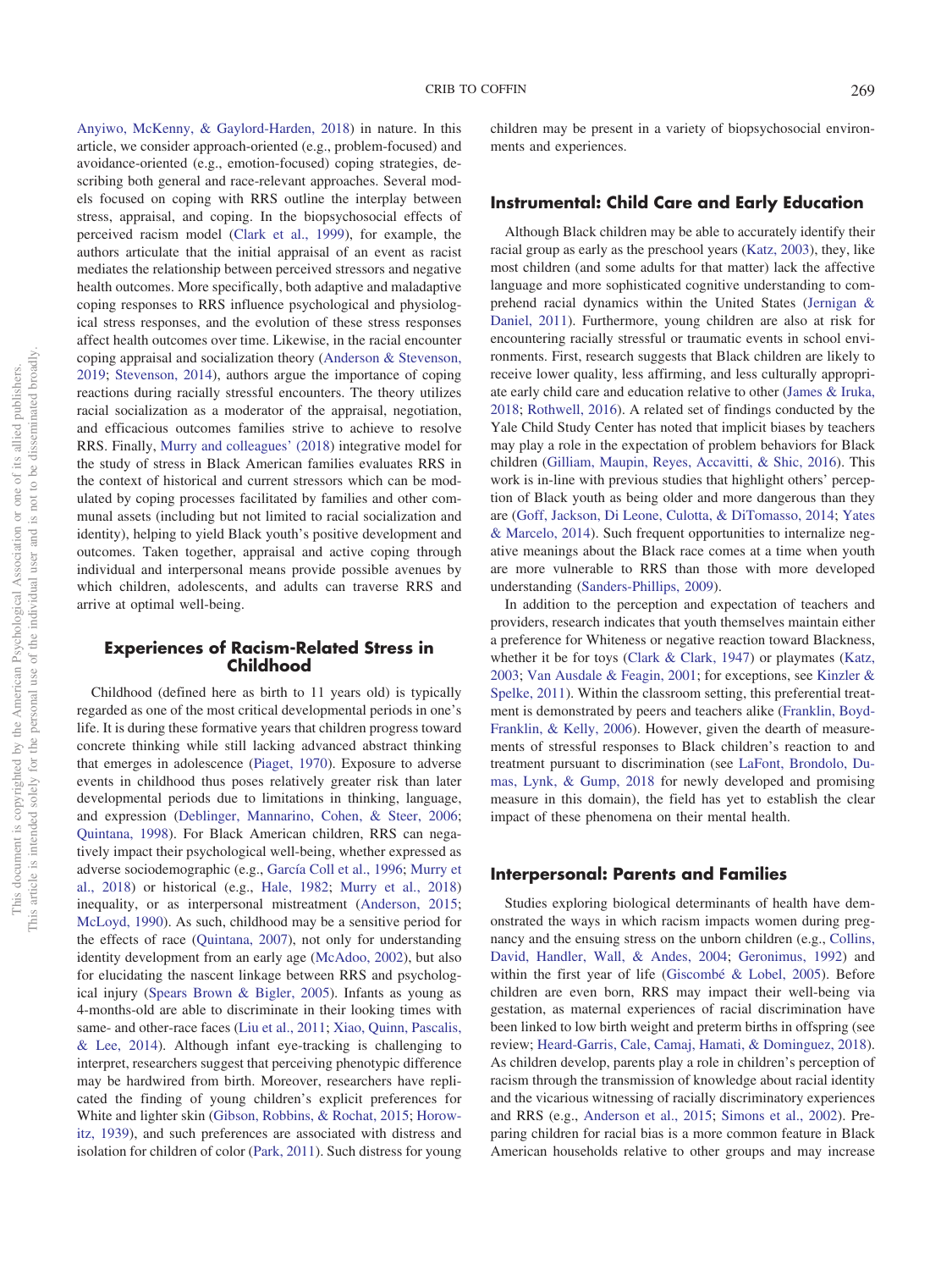children's perception of threat and physiological hyperarousal [\(Hughes et al., 2006\)](#page-12-20). [Caughy, O'Campo, and Muntaner \(2004\)](#page-11-6) indicate that parents' behavioral response to racism is negatively associated with depressive and anxious symptoms in preschoolaged children, with proactive socialization associated with more positive psychological youth outcomes. Regarding vicarious racism, because of children's dependency on their caregivers, young children may be particularly vulnerable when caregivers or loved ones are being mistreated [\(Dominguez, Dunkel-Schetter, Glynn,](#page-11-7) [Hobel, & Sandman, 2008\)](#page-11-7). Researchers indicate the importance of intersectionality in RRS, noting the possibility for genderdifferential susceptibility to racism for young girls who may be socialized to be more aware of familial interpersonal stress [\(Ford,](#page-11-8) [Hurd, Jagers, & Sellers, 2013;](#page-11-8) [Mandara, Varner, & Richman,](#page-13-14) [2010\)](#page-13-14). Finally, experiences with RRS may negatively impact various aspects of family functioning. Scholars indicate that higher rates of discrimination negatively impact parental well-being and child rearing practices and subsequent psychological outcomes of Black kindergarten [\(Anderson et al., 2015\)](#page-10-6) and preadolescent [\(Murray, Haynie, Howard, Cheng, & Simons-Morton, 2010\)](#page-13-15) children.

## **Coping With Racism-Related Stress in Childhood**

Although young children may have a limited vocabulary for explaining and attending to the impact of RRS through a problemfocused lens, there are strategies that have been used to aid in children's emotion-focused coping with negative experiences. Various culturally attuned coping assets (e.g., family cohesion, kinship support, etc.) take into account the unique structure, history, and everyday realities encountered by Black families [\(Murry](#page-13-7) [et al., 2018\)](#page-13-7), and may thus be useful as tools for intervention for increased protective capacity within Black units. Interventions that attend to the child by means of familial processes are important given the often-limited capacity young children have to engage with racialized content directly and effectively (e.g., Black Parenting Strengths and Strategies Program [BPSS]; [Coard, Herring,](#page-11-9) [Watkins, Foy-Watson, & McCoy, 2013\)](#page-11-9). In fact, a growing literature documents experiences of children from their parents' perspective (e.g., [Sue, Capodilupo, & Holder, 2008\)](#page-14-12), with family based therapies as a means to address RRS for young children. Regarding direct services to youth, psychologists have advocated for greater representation of ethnically diverse providers in community mental health settings (e.g., [Carr & Miller, 2017\)](#page-11-10) and understanding cultural contexts in various forms of therapy (e.g., play: [Coleman, Parmer, & Barker, 1993;](#page-11-11) family: [Boyd-Franklin,](#page-10-7) [1987\)](#page-10-7). Therapists and teachers may need to become better equipped to address racialized incidents [\(Milner, 2017;](#page-13-16) [Helms,](#page-12-21) [Nicolas, & Green, 2010\)](#page-12-21), particularly considering the uptick in school-based racial encounters following the 2016 Presidential Election [\(Southern Poverty Law Center, 2016\)](#page-14-13). In one of the few texts exploring racial trauma in Black youth, [Jernigan and Daniel](#page-12-11) [\(2011\)](#page-12-11) underscore the importance of appropriate treatments including culturally relevant protective factors (e.g., racial socialization and racial identity).

# **Familial: Racial Socialization**

Racial socialization is associated with youth's development of appraisal and coping skills [\(Gatson, 2011\)](#page-12-22)—for both general and race-specific events [\(Anderson, Jones, et al., 2018\)](#page-10-3)—and psychological well-being [\(Neblett, Rivas, & Umaña-Taylor, 2012\)](#page-13-17). The integration of racially specific appraisal factors along with proactive racial socialization is grounded in the aforementioned racial encounter coping appraisal and socialization theory [\(Anderson &](#page-10-4) [Stevenson, 2019;](#page-10-4) [Stevenson, 2014\)](#page-14-4). In addition to changing attitudes and providing knowledge, racial socialization processes enhance the relationship between RRS and self-efficacy by catalyzing the deliberate and practiced development of racial coping skills. From this reappraisal process, racial socialization can include instruction on the types of social and emotional skills parents and children need to successfully engage in both problem- and emotion-focused coping with racial encounters. Practicing how to effectively recognize, appraise, reappraise, and negotiate stressful encounters is essential in developing racial socialization competence for youth and their families (see [Anderson & Stevenson,](#page-10-4) [2019\)](#page-10-4). Although racial socialization is a mechanism for coping in adolescent children, the emotional benefits may still be present for young children as parents engage in socialization processes in everyday tasks. Discussions between parent and child on the unique features of Blackness (e.g., hair texture during hair combing) may help to express both the joys and challenges in racial features and experiences [\(Lewis, 1999\)](#page-13-18). Moreover, established (e.g., BPSS) and burgeoning therapeutic interventions (e.g., Engaging, Managing, and Bonding Through Race; [Anderson, Mc](#page-10-8) [Kenny, & Stevenson, 2019\)](#page-10-8) use racial socialization to reduce stressful and traumatic experiences for middle-aged children and their parents. Finally, it is important to note that though Black parents and families have and continue to use racial socialization as a means of protecting Black youth, it is critically important that White parents and families recognize their role in teaching their children about power and privilege [\(Hagerman, 2017\)](#page-12-23). In addition, other socialization agents (e.g., teachers, schools) must equip themselves to navigate racially stressful moments [\(Stevenson,](#page-14-4) [2014\)](#page-14-4).

#### **Familial and Intrapersonal: Racial Identity**

Parents and other influential adults are often involved in the healing process for youth given that children's perception and understanding of race is still developing [\(Quintana, 2007\)](#page-14-6). In promoting racial identity development, parents, teachers, and providers are key components of programs for young children (e.g., Promoting Racial Identity Development in Early Education; [Uni](#page-14-14)[versity of Pittsburgh School of Education Race & Early Childhood](#page-14-14) [Collaborative, 2016\)](#page-14-14). Racial identity, or the multidimensional and metamorphosing construct comprising the content and process of one's racial beliefs and behaviors [\(Umaña-Taylor et al., 2014\)](#page-14-15), is a component of each person, whether salient or minor, proximal or distal, or achieved or developing. For youth, the development of racial identity may begin forming in infancy when distinctions in appearance are first observed [\(Xiao et al., 2014\)](#page-15-2). However, most scholars draw a distinction between the identification young children ascribe to race (e.g., a preference for a doll or picture of racialized characters and the child's own racial identity (e.g., how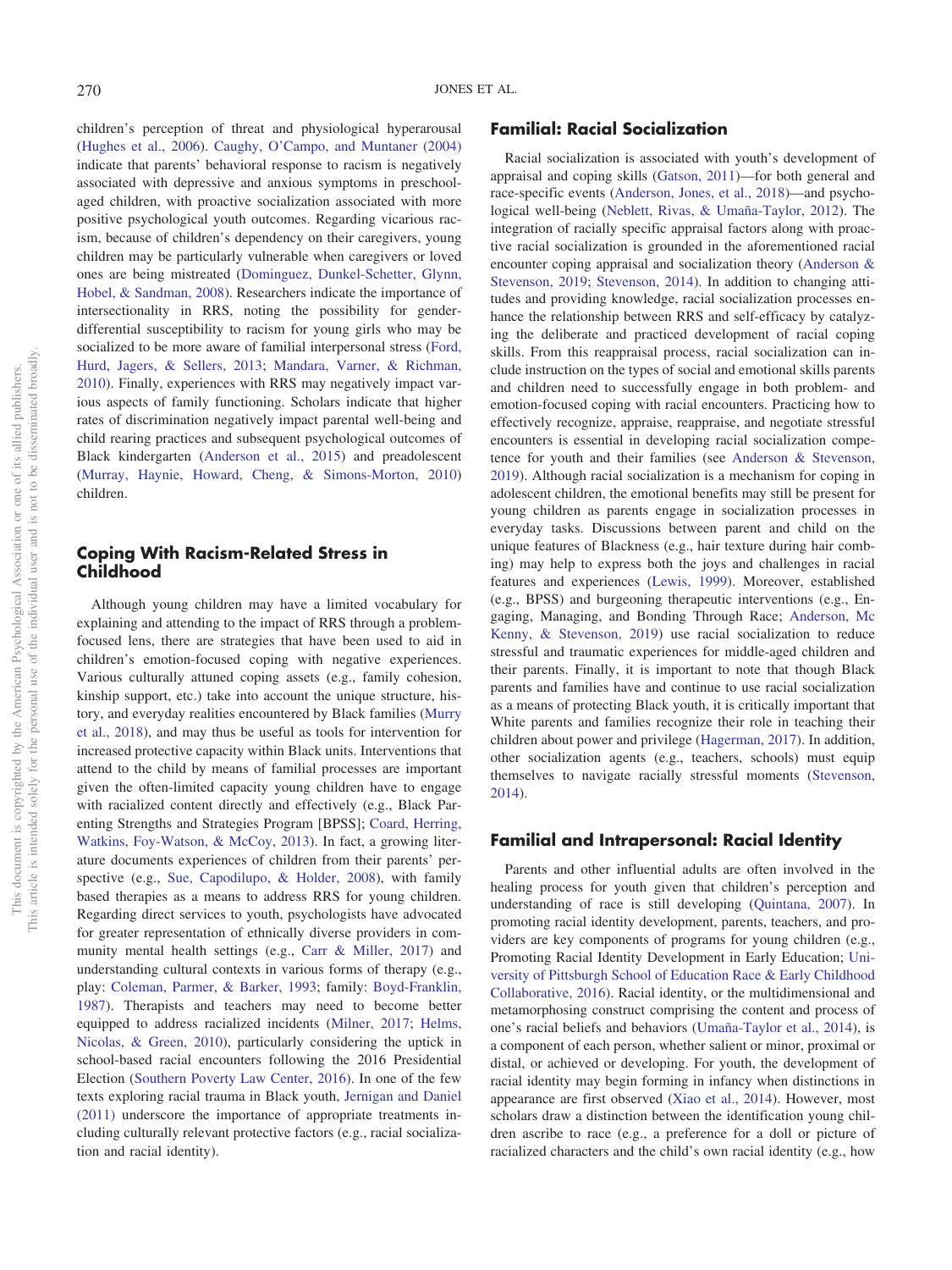they feel about their own inhabitance of this "race"; [Ruble, Alva](#page-14-16)[rez, Bachman, & Cameron, 2004;](#page-14-16) [Spencer & Markstrom-Adams,](#page-14-17) [1990\)](#page-14-17). However, through the exploration rather than achievement of racial identity, even young children can engage in ageappropriate therapeutic strategies (e.g., drawing and music; [Mal](#page-13-19)[chiodi, 2011\)](#page-13-19) and treatments (e.g., play therapy; [Baggerly &](#page-10-9) [Parker, 2005\)](#page-10-9) to navigate RRS. While treatment in childhood may represent healing for burgeoning RRS concerns, the challenges present in adolescence often represent more injurious attacks to Black youth's well-being, while unresolved childhood RRS remains.

### **Experiences of Racism-Related Stress in Adolescence**

Initially not recognized as a distinct developmental epoch [\(Pe](#page-13-20)[tersen, 1988\)](#page-13-20), adolescence (defined here as 12–18 years old) now represents a time of numerous physical and biological (e.g., pubertal onset), psychological (e.g., enhanced cognition), and social (e.g., identity exploration) changes, and serves as both the timeliteral and metaphorical bridge between childhood and adulthood. Black adolescents, like the children that become them, face unique experiences. Moreover, disturbing trends, such as the sharp rise in Black teen suicide [\(Price & Khubchandani, 2019\)](#page-13-21) necessitate understanding relevant risk and protective factors. It is in this context of increased risk and opportunity that the nature of adolescent RRS must be understood. For example, increasing social– cognitive abilities in adolescence influences perceptions of RRS and the resultant articulation of and response to such stress—in developmentally unprecedented ways [\(Cooper, Guthrie, Brown, &](#page-11-12) [Metzger, 2011;](#page-11-12) [Quintana & McKown, 2012\)](#page-14-18). Moreover, increasing affiliation with peers and social media may reduce parents' and caregivers' ability to buffer adolescents from the effects of RRS. Alternatively, as [Priest and colleagues \(2013\)](#page-14-0) imply in their systematic review of the impact of racism on health for youth, the robust and consistent negative association between racism and positive health indicators during the high school years may reflect an accumulation of racial stress from childhood. It is important to appreciate that, just as in childhood, RRS experiences are as varied as the contexts youth inhabit (e.g., schools, social interactions, jobs).

# **Instrumental: Middle and High School**

Research indicates that Black American adolescents continue to experience interpersonal RRS from teachers and other personnel in school (e.g., [Griffin, Cooper, Metzger, Golden, & White 2017\)](#page-12-24). For instance, in a study conducted by [Cogburn, Chavous, and](#page-11-13) [Griffin \(2011\),](#page-11-13) 8th grade Black American adolescents endorsed experiences such as feeling that teachers graded or disciplined them more harshly than their peers because of their race, and these experiences were associated with student reports of compromised mental health (e.g., depressive symptoms, self-esteem). In addition to specific interpersonal school experiences, research also suggests that Black American teens are faced with broader schoolinstitutional RRS. [Fisher, Wallace, and Fenton \(2000\)](#page-11-14) found that African American youth reported racial discrimination as a reason for being more harshly disciplined, having lower grades, and

discouraged from taking advanced courses. Given that adolescents can understand and process school-based RRS more fully than in childhood, their academic esteem may be further damaged as maturation from childhood continues.

## **Interpersonal: Peers**

Peer-based RRS has also been identified for Black American adolescents [\(Seaton & Yip, 2009;](#page-14-19) [Tynes, Giang, Williams, &](#page-14-20) [Thompson, 2008\)](#page-14-20), though the majority of research has not specified whether such peer discrimination is within or outside of the school context. Direct and vicarious RRS via social media and texting is one specific example of the way peer-based RRS may present uniquely in adolescence [\(Tynes et al., 2008;](#page-14-20) [Tynes, Willis,](#page-14-21) [Stewart, & Hamilton, 2019\)](#page-14-21). While Tynes and colleagues' work found an association with direct discrimination and negative psychological outcomes, the changing landscape of social media platforms (e.g., auto-play videos, "live stories") makes even unintentional exposure to vicarious RRS—such as the killing of Black American teens—more likely than ever. Even more startling is that for adolescents, such stories may be shared rapidly among social networks without parent or caregiver knowledge or supervision.

## **Institutional: Juvenile Justice**

Black American teens accosted by state- or communityappointed authorities, as well as those currently detained in juvenile justice facilities, represent another subset of detrimental and potentially fatal RRS experiences (e.g., [Guthrie, Cooper, Brown,](#page-12-25) [& Metzger, 2012\)](#page-12-25). Research in criminology from nearly 800 Black teens found that more than a quarter of youth reported police-based discrimination within a year [\(Stewart, Baumer, Brunson, & Si](#page-14-22)[mons, 2009\)](#page-14-22). In-depth qualitative interviews of 40 urban-residing Black male teens provide insight into the nature of these policebased traumatic experiences (e.g., name-calling, profanity, public cavity searches, etc.), which were largely perceived as racially motivated [\(Brunson & Miller, 2006\)](#page-10-10). These findings are important given that adolescents are more likely than adults or younger children to encounter police and to report negative interactions during such contacts [\(Taylor, Turner, Esbensen, & Winfree, 2001\)](#page-14-23). Notably, these increased encounters are the result of systemic policies, such as "stop-and-frisk" and "hot-spot policing." Moreover, the increasing media coverage of this police-inflicted trauma on Black American teens (e.g., Michael Brown's murder in 2014; the McKinney, Texas, pool party hostile detainment in 2015) has led to concerted research efforts to better understand how such incidents impact them (see [Moore, Robinson, & Adedoyin, 2016;](#page-13-22) April 2016 *Journal of Human Behavior in the Social Environment*: Shooting of Unarmed African American Males).

#### **Institutional: Collective Experiences of RRS**

Lastly, adolescence also represents a time of increasing awareness of institutional and collective forms of RRS for Black American youth. For example, [Seaton and Yip \(2009\)](#page-14-19) found that Black adolescents endorsed discrimination that was both cultural (e.g., not hearing positive things about Black people in the media) and collective/institutional (e.g., not receiving a deserved reward due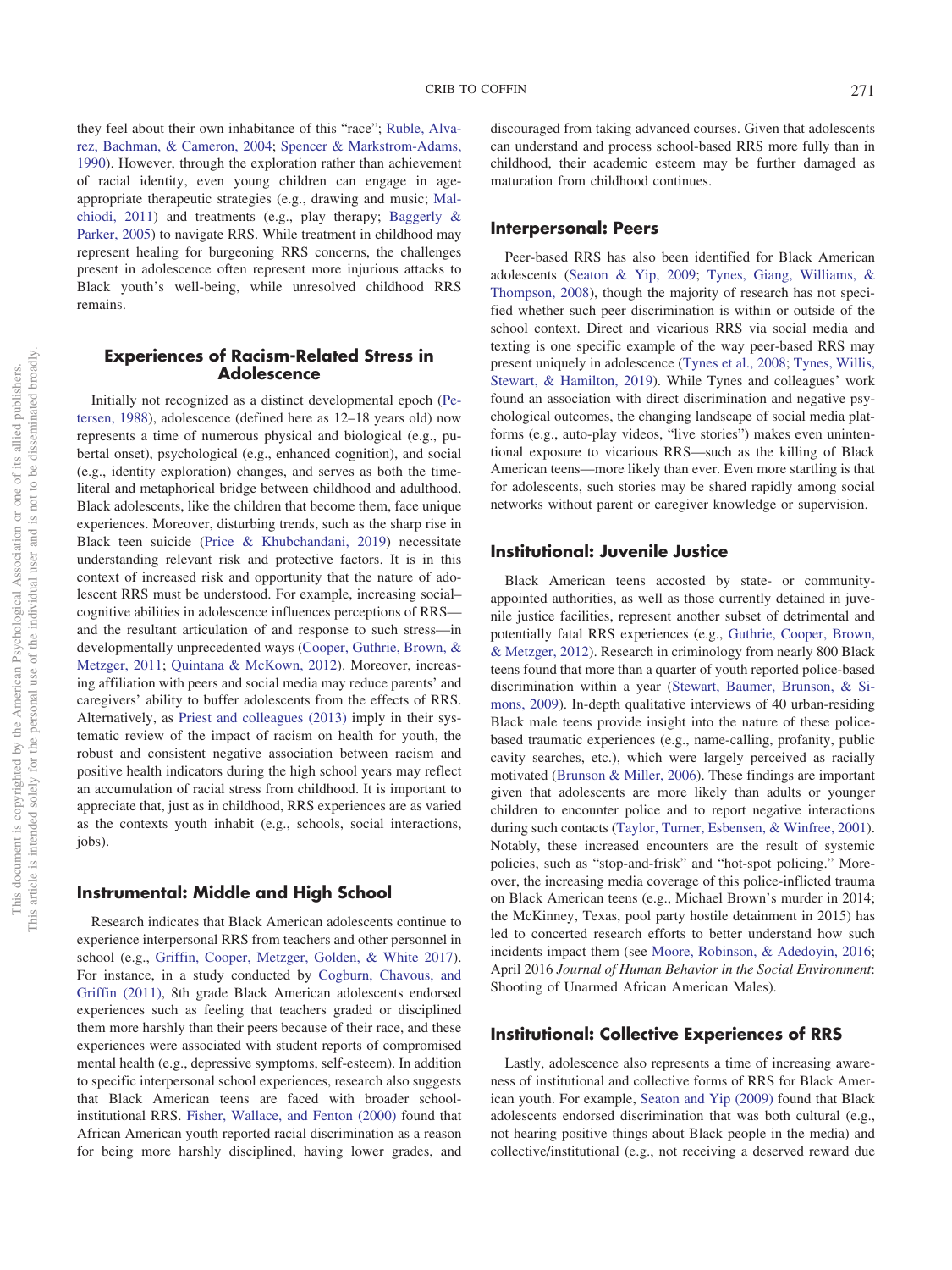to being Black), with the latter being significantly associated with depressive symptoms and low self-esteem. That the increased understanding of historical and contemporary RRS in adolescence coincides with increasing experiences of interpersonal and developmentally relevant institutional (e.g., school and justice systems) RRS is not a coincidence. The impairment to racial identity and self-worth within these racialized spaces may negatively manifest at a time of crucial development to these processes within identity. This nexus of cognitive-affective awareness and lived experience is important to address to avoid deleterious outcomes into adulthood, including internalized racism [\(Chambers et al., 2004\)](#page-11-15) and other maladaptive outcomes (e.g., self-harm, [Caldwell, Kohn-](#page-10-11)[Wood, Schmeelk-Cone, Chavous, & Zimmerman, 2004;](#page-10-11) compromised health, [Brody et al., 2006;](#page-10-12) [Clark & Gochett, 2006\)](#page-11-16).

### **Coping With Racism-Related Stress in Adolescence**

The increasingly sophisticated understanding of racism in adolescence compared to childhood allows Black youth to take more agency in their coping and to improve in their ability to cognitively process RRS. Overall, coping with racial stress is typically encouraged by accurately appraising the stressor, eliminating its source, changing youths' perception of it, and bolstering the internal and external resources needed to cope with it [\(S. P. Harrell, 2000\)](#page-12-0).

## **Familial and Intrapersonal: Racial Socialization**

Although racial socialization processes begin in childhood, parent's messages focused on cognitive and behavioral coping strategies from their own experiences with RRS may be particularly important for adolescents (e.g., [Cooper, Smalls-Glover, Metzger,](#page-11-17) [& Brown, 2015\)](#page-11-17). Communication also may shift from focusing primarily on racial pride to talking about racial barriers and potential responses [\(Anderson & Stevenson, 2019\)](#page-10-4). In addition, cognitive and behavioral coping strategies allow youth to evaluate the stress caused by racial encounters and modify their reaction through engaging in active coping rather than avoidance. Further, as youth develop, racial socialization messages are transmitted by parents and peers, other influential figures (e.g., teachers, police), and the media [\(Adams & Stevenson, 2012;](#page-10-13) [Hughes et al., 2006\)](#page-12-20). Specifically, peers have increased influence on the meanings associated with racism, and socialization takes place in social gatherings, neighborhood activities, and school interactions [\(S. P.](#page-12-0) [Harrell, 2000\)](#page-12-0). Positive pride messages and strategies for coping with racial barriers often result in strengthened racial identity and increased pride, resilience, and coping abilities [\(Coard, Wallace,](#page-11-18) [Stevenson, & Brotman, 2004;](#page-11-18) [Hardy, 2013\)](#page-12-5).

#### **Individual Coping**

Active coping through employing the social support of peers, families, and community leaders promotes emotional well-being and buffers the impact of RRS on health [\(S. P. Harrell, 2000\)](#page-12-0). Importantly, RRS is characterized by a power differential that often involves consequences that may make certain cathartic coping strategies detrimental [\(S. P. Harrell, 2000\)](#page-12-0). For example, in a

racially hostile classroom environment, taking opposing actions (e.g., standing up for oneself or "talking back" to a teacher, administrator, or peer) could result in youth gaining a reputation as a troublemaker, receiving disproportionate disciplinary actions, and/or having a negatively impacted academic career. Conversely, choosing not to utilize approach-oriented coping or ignoring negative racial encounters has negative implications for the mental health and well-being of adolescents [\(Stevenson, 2008\)](#page-14-24). Thus, additional research on problem-focused and emotionally beneficial strategies is sorely needed.

## **Racially Attuned Collective Coping**

Adolescents also utilize approach-oriented coping behaviors encouraged by intragroup support in response to RRS. These include acts of collectivism such as joining boycotts and protests, civic engagement and demonstrations, and membership and participation in racial group organizations with their peers [\(Cooper et](#page-11-19) [al., 2014;](#page-11-19) [S. P. Harrell, 2000\)](#page-12-0). Through collective coping, other Black Americans aid in the healing process by providing modeling, understanding, mentorship, and a more connected sense of community, resilience and resistance. Other behavioral strategies for reducing RRS include intergroup support, or the validation of RRS by members of other ethnic groups [\(Hardy, 2013;](#page-12-5) [S. P.](#page-12-0) [Harrell, 2000\)](#page-12-0), a critical identity-related achievement for adolescents transitioning into adulthood.

#### **Experiences of Racism-Related Stress in Adulthood**

RRS manifests in myriad ways throughout the expanse of adulthood (defined here as 19 years old and older), metaphorically carrying over the effects from childhood and adolescence. Moreover, the vastness of adulthood means adults will transition through many social roles (e.g., student, employee, retiree) obviating the consideration of age-patterned exposures. In addition, Black American adults are likely to experience significant relational (e.g., marriage, parent– child), financial, and possibly health status changes [\(Estrada-Martínez, Caldwell, Bauermeister, & Zim](#page-11-20)[merman, 2012;](#page-11-20) [Serido, Shim, & Tang, 2013\)](#page-14-25). These multiple transitions influence the nature of, frequency of, exposure to, and resources to cope with RRS [\(Gee et al., 2012;](#page-12-1) [Metzger, Cooper,](#page-13-23) [Ritchwood, Onyeuku, & Griffin, 2017\)](#page-13-23). Indeed, contemporary figures show that Black Americans live, on average, 3.4 fewer years than White Americans [\(Centers for Disease Control and](#page-11-21) [Prevention, 2016\)](#page-11-21). Given that changing sociohistorical and political contexts create cohort effects across adult groups, RRS can also occur at individual, institutional, and cultural levels [\(Jones,](#page-12-3) [1997\)](#page-12-3). For example, because overt racism was previously socially acceptable in the United States, the early life experiences of older Black Americans may have exposed them to more blatant racism, while younger adults may be more accustomed to subtle, insidious forms of racism [\(Salvatore & Shelton, 2007\)](#page-14-26). However, the recent rebranding of the White Supremacy movement and racialized political rhetoric demonstrate that blatant racism is still a familiar experience. As such, the places in which most adults experience troublesome RRS are contexts in which they spend the majority of their time, including at work, in relationships, and increasingly, in relation to medical treatment.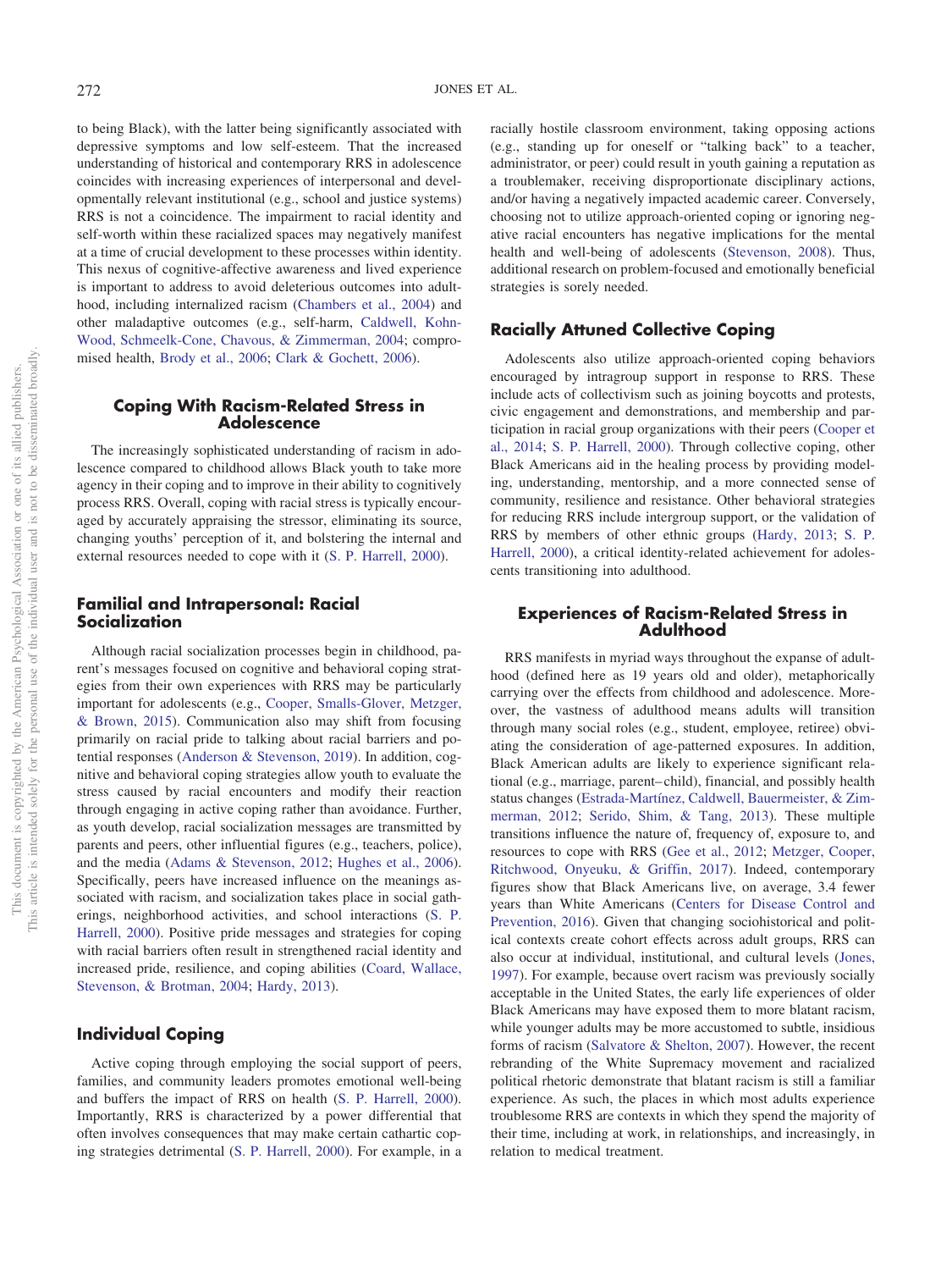As individuals transition from adolescence into adulthood, they take on new social roles, responsibilities, and obligations, many of which are influenced or created by race and racism (e.g., college, military, employment; [Gee et al., 2012\)](#page-12-1). These paths may be influenced by personal choice or race-related processes such as unequal access to early quality education [\(Santiago-Rivera,](#page-14-27) [Adames, Chavez-Duenas, & Benson-Flores, 2016\)](#page-14-27), college financial aid packages, socioeconomic status, family obligations, experiences with the justice system [\(Hudson et al., 2016\)](#page-12-26), or disproportionate enlistment of ethnic minorities in the military [\(Parker,](#page-13-24) [Cillufo, & Stepler, 2017\)](#page-13-24). As individuals progress through adulthood, their social roles may change; thus, a midcareer Black American with an established reputation compared to an early career peer may have more collateral with which to address RRS in the workplace [\(Cose, 2011\)](#page-11-22). Retirees may experience exclusion from or isolation in retirement communities that are almost homogenously White middle- to upper-class citizens [\(McHugh &](#page-13-25) [Larson-Keagy, 2005\)](#page-13-25). The interaction of status changes across and within roles and racial identity impact how an individual experiences and copes with RRS.

## **Interpersonal: Roles and Relationships**

Adulthood brings with it new and changing peer, romantic, and familial relationships, all of which have the potential to be influenced by RRS. In parent– child relationships, evidence shows that Black American mothers' childhood and adulthood RRS are directly and indirectly related to postpartum depressive symptoms [\(Heldreth et al., 2016\)](#page-12-27). Such findings may have important implications for the quality of the mother-child relationship that can develop in the context of such symptoms. Additionally, Black American adults may experience and propagate vicarious RRS through a friend, romantic partner, or family member [\(Dominguez](#page-11-7) [et al., 2008\)](#page-11-7). For example, for online relationships, social media may increase the potential for vicarious RRS [\(Tynes, Rose, &](#page-14-28) [Markoe, 2013\)](#page-14-28), just as it does in adolescence, and, increasingly, childhood. Given that approximately 35% of individuals 65 years old and older use social networking sites [\(Perrin, 2015\)](#page-13-26), it is probable that older adults observe or experience RRS online, and more work is needed to understand their interpretations and experiences of such incidents. Notably, these examples highlight the importance of linked-lives considerations for the impact of RRS, and the parenting-specific findings point to the role of transgenerational effects of such stressors over time [\(Gee et al., 2012\)](#page-12-1).

#### **Institutional: Medical Care**

Robust research elucidates the deleterious impact of racism on the physical and mental health of Black American adults (see [Williams & Mohammed, 2009](#page-14-2) for review). RRS affects health primarily via an individual's appraisal of environmental stimuli as racist and the subsequent physiological and psychological responses to RRS [\(Clark et al., 1999\)](#page-11-0). Such repeated responses may contribute to health-impairing behaviors over time. For example, due to race-related atrocities perpetrated by the medical field (e.g., forced sterilization of Black women, Tuskegee, Alabama, syphilis

experiments), many Black Americans mistrust health providers [\(Washington, 2006\)](#page-14-29). In one study, their mistrust partially accounted for the relationship between RRS and lower medication adherence among those with hypertension [\(Cuffee et al., 2013\)](#page-11-23).

Further, institutional forms of RRS can also influence Black American adults' health. For example, evidence shows that physicians are less likely to prescribe opioids to African American patients compared to White patients presenting to an emergency room with physical pain symptoms [\(Pletcher, Kertesz, Kohn, &](#page-13-27) [Gonzales, 2008\)](#page-13-27). Further, a recent study showed that half of medical students and residents in their sample held biased beliefs such as "Black people's skin is thicker than White people's skin," assessed Black mock patients' pain as lower than White mock patients, and subsequently made less accurate treatment recommendations for Black compared to White mock patients [\(Hoffman,](#page-12-28) [Trawalter, Axt, & Oliver, 2016\)](#page-12-28). In the mental health field, Black Americans may underutilize psychotherapy or have less satisfactory experiences due to race- and racism-related factors such as financial and access barriers, mistrust of providers, microaggressions directly from therapists, and less cultural competency of White providers [\(Constantine, 2007\)](#page-11-24). Given that Black psychologists only make up 5.3% of the psychology workforce [\(American](#page-10-14) [Psychological Association Center for Workforce Studies, 2015\)](#page-10-14), and that even fewer are licensed practicing therapists, it is also less likely that patients desiring to process RRS with a psychologist of their same racial background will have such an opportunity.

#### **Coping With Racism-Related Stress in Adulthood**

Barring significant health problems, cognitive issues, or imprisonment, most adults will enter early adulthood with much more autonomy than they have experienced in previous developmental periods. This autonomy increases the level of agency Black adults have in first appraising and then coping with and healing from RRS. Although much of the literature assessing RRS coping strategies has focused on the content of coping (e.g., problem- vs. emotion-focused, approach vs. avoidance, social support; [Bron](#page-10-15)[dolo, Halen, Pencille, Beatty, & Contrada, 2009\)](#page-10-15), alternative conceptualizations have been posited regarding the function that individual-level coping serves (e.g., to protect oneself, to challenge RRS) for interpersonal racism [\(Mellor, 2004\)](#page-13-28).

## **Individual Coping**

Individuals must cope with several forms of RRS (e.g., working hard to prove competence in a field that does not historically train or employ Black Americans). Individual qualities (e.g., racial pride and identity), which are posited to provide buffering effects against RRS are also related to adaptive health outcomes among Black adults. For instance, Black men in St. Louis, Missouri, reported that they coped with stress, including RRS, via health promoting behaviors (e.g., exercise), social support, and engaging in religious practices (e.g., prayer; [Hudson et al., 2016\)](#page-12-26). These men also identified maladaptive coping methods including health-impairing behaviors (e.g., consuming alcohol). More knowledge is needed to understand the mechanisms by which individuals pursue healthpromotive versus health-impairing coping patterns in response to RRS (e.g., [Metzger et al., 2018\)](#page-13-29).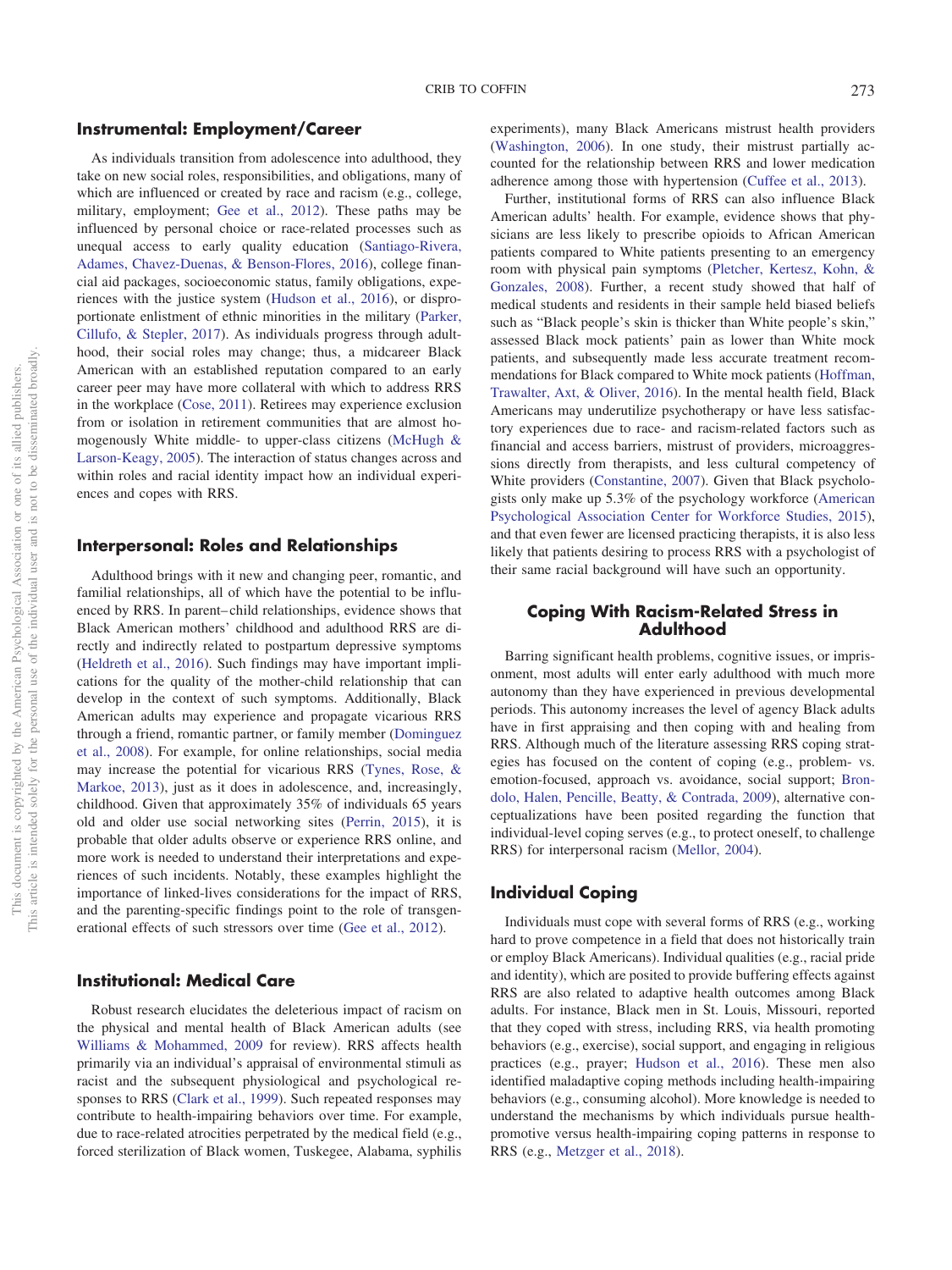#### **Racially Attuned Collective Coping**

Targets of RRS may also utilize collective coping strategies to respond to institutional RRS (e.g., The 2014 Ferguson protests; [Galovski et al., 2016\)](#page-11-25). While less is known about these methods, they may encompass both healing and resistance components (e.g., Psychosocial Model of Racism and Resistance; [Neville & Pieterse,](#page-13-30) [2009\)](#page-13-30). Like individual strategies, collective healing strategies can be informal or formal. Informally, adults may utilize social media to collectively grieve RRS news stories or have discussions at Senior Center talk groups. Formally, Black American adults may participate in Emotional Emancipation (EE) Circles (Association of Black Psychologists), which are self-help support groups across the country for Black Americans to process a multitude of effects related to Black inferiority and the devaluing of Black lives. EE Circles also provide space allowing Black Americans to tell an empowering (rather than disempowering) narrative of African ancestry, revitalize their sense of self and relationships with other Black Americans, and learn and practice emotional well-being collectively and individually [\(Grills, Aird, & Rowe, 2016\)](#page-12-29). Although such initiatives are certainly encouraging, more research is needed to gauge the effectiveness of EE Circles in reducing stress stemming from RRS.

In terms of resistance methods, Black American adults may participate in protesting racism at institutional and cultural levels. Perhaps one significant difference between participating in resistance methods in adulthood compared to adolescence is increased responsibility (e.g., families, careers, financial obligations) which translates into higher risks (e.g., loss of job/income, being charged as an adult if arrested). Still, protesting can be an empowering form of resisting RRS, though these acts can be taxing on an individual's emotions [\(Galovski et al., 2016\)](#page-11-25) and on the larger community [\(Ballantyne, 2006\)](#page-10-16). Thus, support within the context of resistance is needed. Community-level coping responses can be powerful given that coping should not be confined to only individual therapy avenues [\(Vera & Speight, 2003\)](#page-14-30). Taken with the aforementioned barriers to individual treatment for Black Americans, community-level intervention should be a significant area of RRS research focus.

#### **Recommendations and Future Directions**

In the previous sections, we have identified the ways RRS can present in the multiple ecological contexts of Black Americans across the life span. These include neighborhoods, schools, the workplace, the juvenile justice system, relationships, social roles, and media, to name a few. Importantly, we recognize this is a nonexhaustive listing of institutions that may influence RRS across the life span, but chose to provide institutions that in some cases have received great attention in the literature, while elevating those that have been discussed with less fervor. The omission of any given institution should not imply its lack of importance, but rather challenging decisions due to space considerations. In addition, we illuminated what coping and healing might look like across the childhood, adolescent, and adulthood developmental periods, as socioemotional and cognitive abilities change, access to resources and services change, and the cascading effects of RRS necessitate increasingly intentional coping strategies. We now consider some recommendations and future directions that are important for moving forward a life-course perspective on the interplay between RRS and healing among Black Americans.

That RRS has yet to receive formal clinical recognition presents definitional, diagnostic, and treatment-related challenges. We are hopeful that the continued exploration in the research literature and diagnostic standards will rectify this issue (see [Williams, Metzger,](#page-15-4) [Leins, & DeLapp, 2018\)](#page-15-4). Once racial stress and trauma is empirically and clinically recognized, it will be vital for scholars, counselors, and other clinicians to integrate the multiple terms associated with RRS (e.g., racism, race-based traumatic stress, racial discrimination, RRS), to provide clarity in the field. A scholarly glossary building on the work of [Jones \(1997\);](#page-12-3) [Carlson \(1997\);](#page-10-17) [Carter \(2007\);](#page-11-26) [S. P. Harrell \(2000\);](#page-12-0) [Bryant and O'Campo \(2005\),](#page-10-18) and others would be instructive. Moreover, [Carter and Forsyth](#page-11-27) [\(2009\)](#page-11-27) question the use of the term "disorder" in the case of RRS, suggesting that psychological "injury" is more appropriate. Pathologizing natural responses to one's environment, that is, stress reactions to discrimination that are endemic in the United States, may be an inaccurate classification of a "disorder." While highlighting the importance of clinicians to combat stigma that comes with psychological diagnoses and the use of the term "disorder," we posit here, that diagnosing racial trauma will aid in the development of more comprehensive case conceptualizations and treatment plans that are culturally informed [\(Williams et al.,](#page-15-4) [2018\)](#page-15-4). Regarding definitions of healing processes, our work here has centered the importance of appraisal and coping. However, we know that while adaptive coping strategies in the context of a racial incident connotes healing, healing is intentionally described as a process given its ongoing nature. Understanding an individual's subjective view of the racially stressful event and the challenges of determining if an event was indeed evidence of racism shows the importance of the skillset it takes to accurately appraise a stressor (e.g., [Anderson & Stevenson, 2019;](#page-10-4) [Carter & Sant-](#page-11-28)[Barket, 2015\)](#page-11-28). As such, it is important to further define and understand the mechanism through which continued coping efforts lead to healing and health.

Inextricably linked to definition is measurement. As discussed, the research is scant with respect to assessing RRS at the developmental bookends (i.e., childhood and elderhood). The continued need for developmentally appropriate assessment and measurement of RRS cannot be understated (see [Williams et al., 2018\)](#page-15-4), in addition to advanced methodologies which explore RRS and coping (e.g., qualitative, longitudinal, observational, and virtual reality; [Brody et al., 2006;](#page-10-12) [C.J.P. Harrell et al., 2011;](#page-12-30) [Lowe, Okubo, &](#page-13-31) [Reilly, 2012;](#page-13-31) [Smith-Bynum, Anderson, Davis, Franco, & English,](#page-14-31) [2016\)](#page-14-31). Cognitive and expressive limitations should not be an excuse to not better understand how RRS expresses in these time points, particularly given the potential vulnerability of the youngest and most senior Black Americans. In fact, there have been anecdotal experiences by the clinical authors of this text in which young children have cited political, contemporary, and episodic content displayed from the media. Data from these informal contexts indicates that youth as young as five can recount the murder of Trayvon Martin from watching the news and label the experience as "racism." Simply because we lack adequate measurement of youth voice in empirical studies does not imply that young children are not experiencing the effects of RRS and do not need healing from these occurrences. In addition to better assessing RRS at certain developmental periods, an empirical longitudinal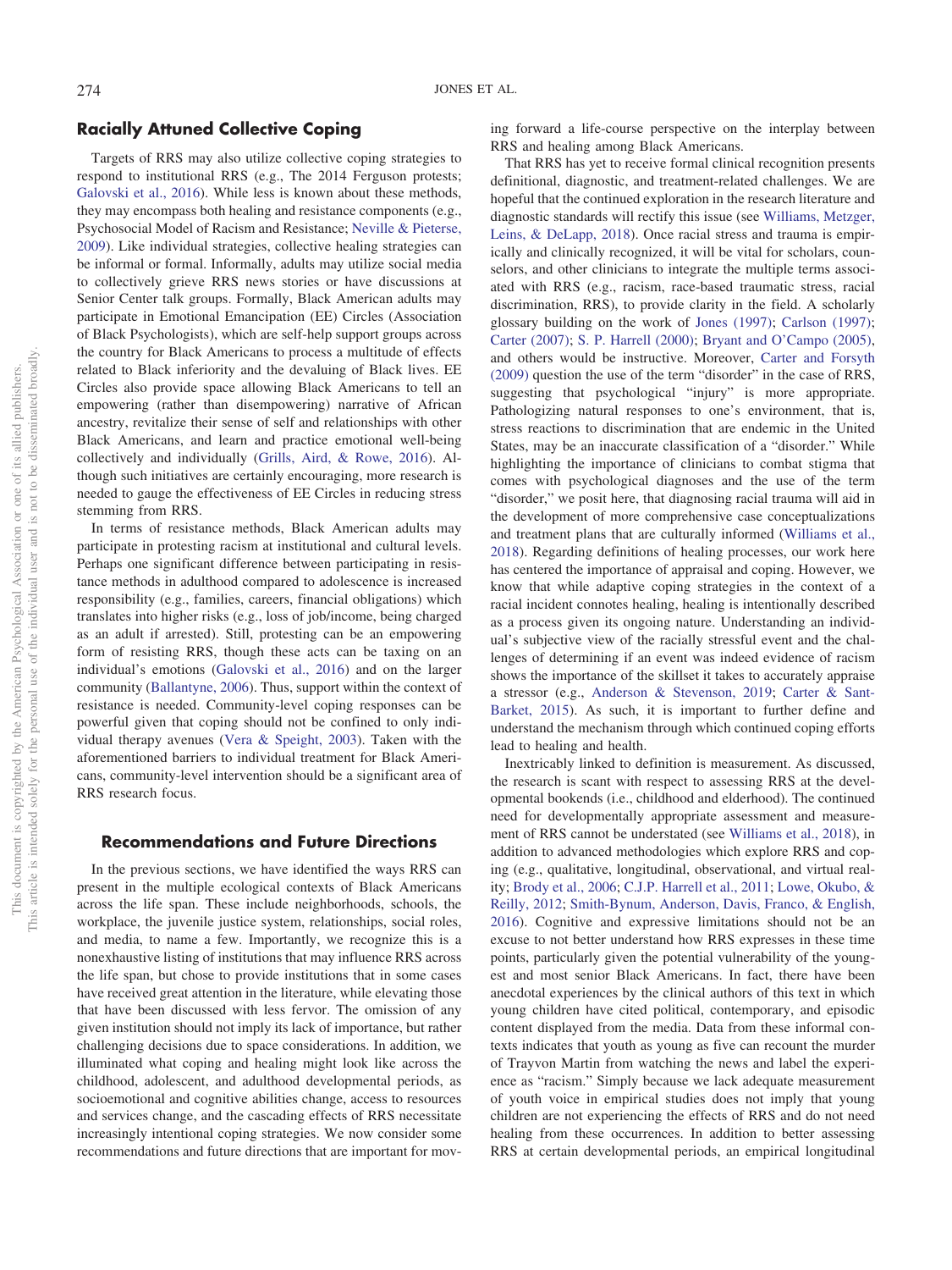approach to measuring RRS is necessary to better understand how stress and trauma at earlier developmental periods compounds as individuals mature. It is also important to appreciate the vast paths that Black Americans take: given that college is only one of several early adulthood options yet a convenient sampling location for many studies, researchers must explore paths that differ in experience (e.g., within the community) but are still united by the common reality of exposure to RRS. Lastly, in addition to being contemporarily relevant (e.g., an appreciation for the role of social media and technology), measures should be created that are simultaneously rigorous and efficient to enhance their use in both basic and applied research and clinical settings.

## **Therapy in the RRS Coping Process**

As a collective of clinically trained scholars, it is important to highlight several important reflections practitioners should bear in mind. While it is helpful to consider traditional methods of treatment, considering the nascence of the RRS literature, simply adapting treatments that were developed for well-researched differential disorders may not suffice in the case of RRS. Its development and maintenance remains unclear, thus requiring careful and individualized thought based on individual presentation and subjectively reported experiences across all settings. This lack of clarity should manifest in treatment settings, with therapists allowing more undefined space for patients to create and process their own appraisals, as well as inform clinicians of their own culturally salient coping strategies. Considering the multitude of contexts in which targets of RRS have experienced discrimination, creating a safe, emotionally facilitative space should be a priority for counselors and therapists, even if they belong to racial groups that have committed the very discriminatory acts that propelled clients into therapy [\(Bartoli, Bentley-](#page-10-19)[Edwards, García, Michael, & Ervin, 2015\)](#page-10-19). Regardless of the attending clinician's racial background, developing a trusting relationship lies in the transparency of disclosing one's understanding of and experiences with race-related matters, even if limited. Thus, processing discriminatory events may help targets of RRS develop new, more effective coping skills for future discriminatory acts [\(Resick, Monson, & Chard, 2006\)](#page-14-32). Along these lines, preliminary research has demonstrated that higher levels of trait-mindfulness are associated with decreased anxious arousal in response to racial discrimination in nonclinical Black populations [\(Graham, West, & Roemer, 2013\)](#page-12-31), suggesting mindfulness meditation might be a beneficial coping tool in the case of RRS. Further, the identification and carrying out of valued behaviors (e.g., advocacy efforts, self-care, spending time with family), are generally effective for a wide range of challenges to mental health [\(Dimidjian, Martell, Addis,](#page-11-29) [Herman-Dunn, & Barlow, 2008\)](#page-11-29).

Therapists and mental health programming also have a unique opportunity to encourage coping with RRS. Some interventions developed for Black American adolescents for reducing public health problems (e.g., interpersonal violence, pregnancy) focus on increasing racial identity while teaching problem-solving skills [\(Belgrave et al., 2004;](#page-10-20) [Ngwe, Liu, Flay, Segawa, & Aban, 2004\)](#page-13-32). In addition to identifying, processing, and validating racial stress and trauma [\(Hardy, 2013\)](#page-12-5), clinicians have utilized diverse types of behavioral (e.g., collective coping, social support, engaging in racial socialization with others) and cognitive (e.g., relaxation, storytelling) strategies [\(S. P. Harrell, 2000;](#page-12-0) [Stevenson, 2003,](#page-14-33) [2014\)](#page-14-4). Identifying and discussing RRS perceptions, experiences, attitudes, and coping styles improves therapeutic alliance and clients' engagement in treatment. In turn, behavioral coping strategies strengthen relevant sociocultural variables (e.g., racial identity, empowerment) that improve clients' ability to cope with stressors as they seek to heal from past racial encounters and resist the challenges of future encounters.

## **A Note on Nontherapy Related, Strengths-Based Coping**

Participating in therapies and interventions constructed and applied by representatives of American medical systems (e.g., psychologists, physicians, public health experts, etc.) suggests the notion that RRS can only be addressed by those outside of the community. Although we certainly advise empirically driven interventions, there is much mistrust and stigma against the utilization of such services among Black Americans, as well as inherent bias against Black American worldviews woven within the conception of American medical systems themselves (see Tuskegee syphilis study). Considering these factors, we collectively advise strengths-based approaches, that is, those suffering from RRS might reengage in value-driven, culturally salient healing practices. Because of the heterogeneity of the Black community, this suggestion highly depends on context. For example, an older Black woman who relied heavily on spiritual coping throughout her life, but stopped coping following the 2016 election due to RRS and accompanying depressive symptoms, might find complete healing through reengaging in a reliable coping mechanism (attending weekly church services, joining bible study groups). When we consider a Black male in his early twenties struggling with anxiety and anger resulting from a newfound mistrust in American systems as he reaches new stages of his racial identity, he might find healing through taking community action (e.g., joining organizations such as #BlackLivesMatter, local grassroots initiatives, etc.). Further, his healing might come in the form of previously disowned value-driven behaviors, such as engaging in artistic practices, reading African American literature to validate his experiences, or engaging in physical activity.

Black Americans have always had cultural autonomy outside of American medical systems, and healing from RRS is no different. However, the style of coping highly depends on intrapersonal value systems and what activities might produce positive affect individually (e.g., activism via community organizing vs. academic writing, listening to rap music vs. soul music). For personcentered suggestions, healing from RRS can be framed as a reclaiming of one's sense of autonomy, cultural saliency, and freedom of choice, regardless of suggestions made by White-led medical systems.

Finally, we highlight a few other practice-related future directions. With regard to childhood, it is important to develop language and tools to help children heal from the wounds of RRS. We advocate for the few existing therapeutic preventive interventions for children and their families (i.e., BPSS; Engaging, Managing, and Bonding Through Race; Promoting Racial Identity Development in Early Education; Bakari Project; [Parham, 2007;](#page-13-33) Preventing Long-term Anger and Aggression in Youth (PLAAY), [Steven-](#page-14-33)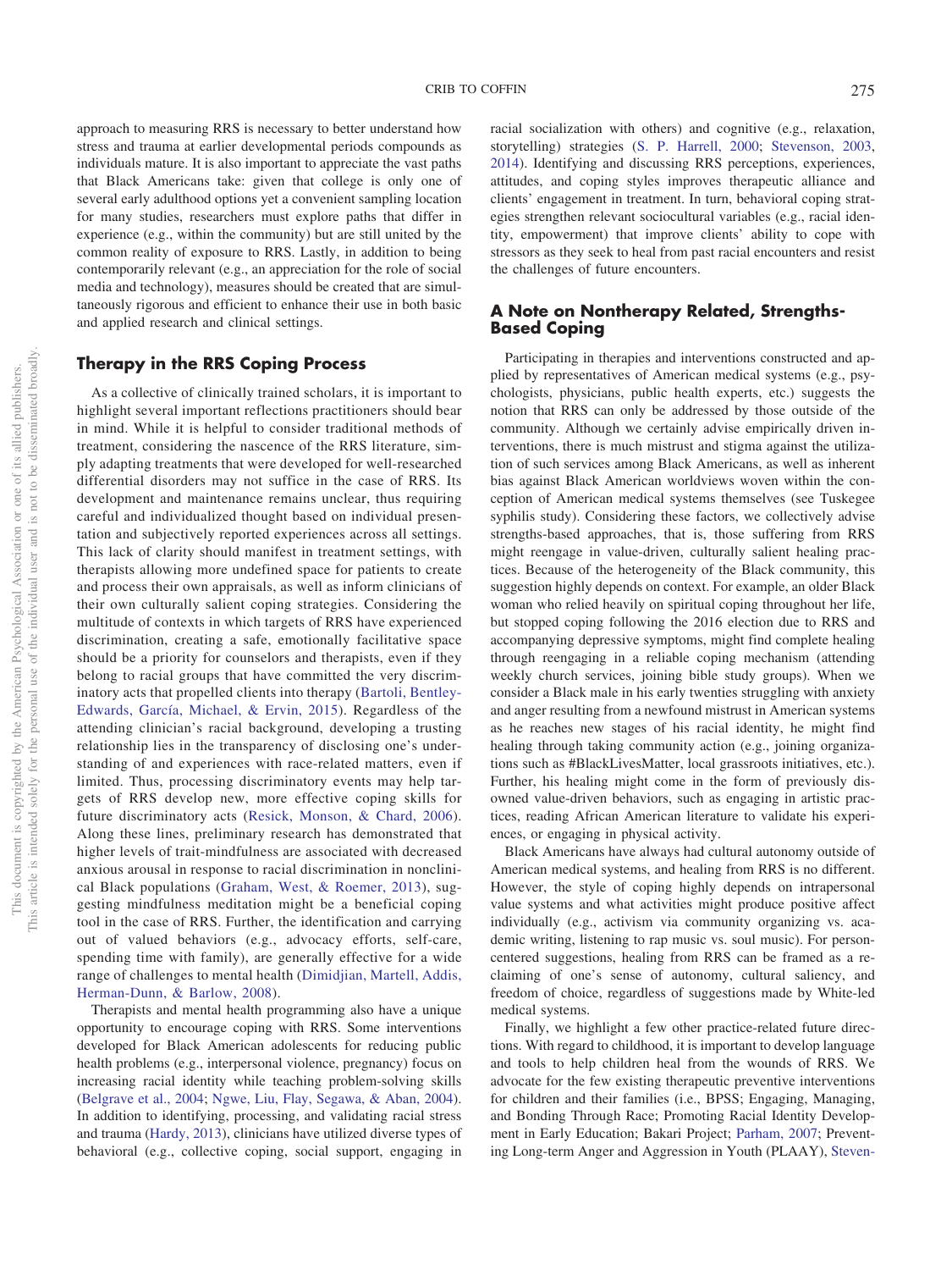[son, 2003\)](#page-14-33) as they serve as exemplars of developmentally relevant approaches (see [Table 1\)](#page-9-0). We encourage other innovative options, including the use and creation of developmentally and culturally relevant media (e.g., books, cartoons). For both adolescence and adulthood, there is a need for more clinical research (e.g., randomized control trials) to compare different treatment modalities for managing RRS, as well as efforts to explore how to infuse cultural

and contextual-relevance into mainstream therapeutic approaches. Finally, given the real and present need for racial trauma healing, we charge the field to be more vigilant in marrying research and theory with practice. In a time when the very notion that #BlackLivesMatter is being questioned and feverishly rallied against, we cannot wait for research agendas to be wholly completed before making concrete practice recommendations (see [Jones & Neblett, 2016,](#page-12-32) [2017\)](#page-12-33).

<span id="page-9-0"></span>**Table 1.** *Selected Interventions for Coping With Racism-Related Stress*

| Intervention   | Content                                                                                                                                                                                                                                                                                                                                                                                             | Mechanism/Target                                                                                                                                                                                                                                                 | Citations/Evidence                                                                                                                                                                       |
|----------------|-----------------------------------------------------------------------------------------------------------------------------------------------------------------------------------------------------------------------------------------------------------------------------------------------------------------------------------------------------------------------------------------------------|------------------------------------------------------------------------------------------------------------------------------------------------------------------------------------------------------------------------------------------------------------------|------------------------------------------------------------------------------------------------------------------------------------------------------------------------------------------|
| Bakari Project | Six areas of mastery (self-awareness/spirituality,<br>history, relationship, skill development,<br>leadership, community service, validation)<br>across 4 years of thematic intervention (rites<br>of passage, mentoring, personal leadership<br>development, apprenticeship college<br>preparation). Originally designed with male<br>groups, but has also been used with mixed-<br>gender groups. | Model assumes that adulthood is<br>defined by mastery rather than<br>age. Emphasizes African-<br>centered principles and<br>constructs.                                                                                                                          | Parham, 2007; Parham, White, & Ajamu,<br>2015                                                                                                                                            |
| <b>BPSS</b>    | Cultural adaptation of the Parenting the Strong-<br>Willed Child (Forehand & Long, 2002); 12<br>sessions (2-hr each) of parent training for<br>parents of 5- and 6-year-olds.                                                                                                                                                                                                                       | Familial processes; racial<br>socialization/improve aspects<br>of parenting (monitoring,<br>positive parenting, harsh<br>discipline, use of proactive<br>racial socialization) associated<br>with conduct issues, social<br>and cultural competence in<br>youth. | RCT: Intervention parents engaged in<br>more racial socialization, positive<br>parenting, and less harsh discipline<br>(Coard et al., 2007).                                             |
|                | Developing parenting strategies around four<br>content areas (e.g., social exclusion, academic<br>achievement, racism, and prejudices).                                                                                                                                                                                                                                                             |                                                                                                                                                                                                                                                                  | Intervention children showed fewer<br>conduct problems, more responsibility,<br>and less cooperation (Coard et al.,<br>2007).                                                            |
| <b>EMBRace</b> | Five 90-min sessions; Intervention for parent-<br>youth dyads (youth ages 10–14 years).                                                                                                                                                                                                                                                                                                             | Racial socialization to reduce<br>stressful and traumatic<br>experiences/self-reported<br>coping strategies.                                                                                                                                                     | Parents and youth reported improvements<br>in coping strategies (Anderson,<br>McKenny, et al., 2018).                                                                                    |
|                | Developing skills for three areas: racial<br>socialization content, racial coping, and<br>delivery.                                                                                                                                                                                                                                                                                                 |                                                                                                                                                                                                                                                                  |                                                                                                                                                                                          |
| <b>PLAAY</b>   | Developing coping skills and anger management<br>through athletic activities; empowering<br>African American parents of boys to engage<br>in cultural socialization.                                                                                                                                                                                                                                | Psychoeducational and group<br>therapy component. Primary<br>goal is to discuss the<br>meanings, realities, and<br>consequences of being young,<br>Black, and male.                                                                                              | Among a subset of 90 randomly assigned<br>boys, PLAAY students showed<br>significant effects of the intervention<br>on a number of rejection sensitivity<br>variables (Stevenson, 2003). |
| <b>PRIDE</b>   | Conducted a scan to identify how to support<br>positive racial identity development in very<br>young Black children (ages 3–8).                                                                                                                                                                                                                                                                     | PRIDE pillars include parenting<br>(parent-child curriculum), the<br>arts, education, professional<br>development, and furthering<br>scholarship.                                                                                                                | Made specific recommendations based on<br>the findings of the scan. University of<br>Pittsburgh School of Education Race<br>and Early Childhood Collaborative<br>(2016).                 |
|                | Proposed increasing community awareness about<br>race and early childhood; identified the need<br>for curriculum, training, and materials for<br>parents, teachers, and schools to support them<br>engaging in positive racial identity<br>development of very young children; called to<br>action researchers, practitioners, policy<br>makers.                                                    |                                                                                                                                                                                                                                                                  |                                                                                                                                                                                          |

Note. BPSS = Black Parenting Strengths and Strategies; EMBRace = Engaging, Managing, and Bonding Through Race; PLAAY = Preventing Long-term Anger and Aggression in Youth; PRIDE = Promoting Racial Identity Development in Early Education; RCT = randomized clinical trial.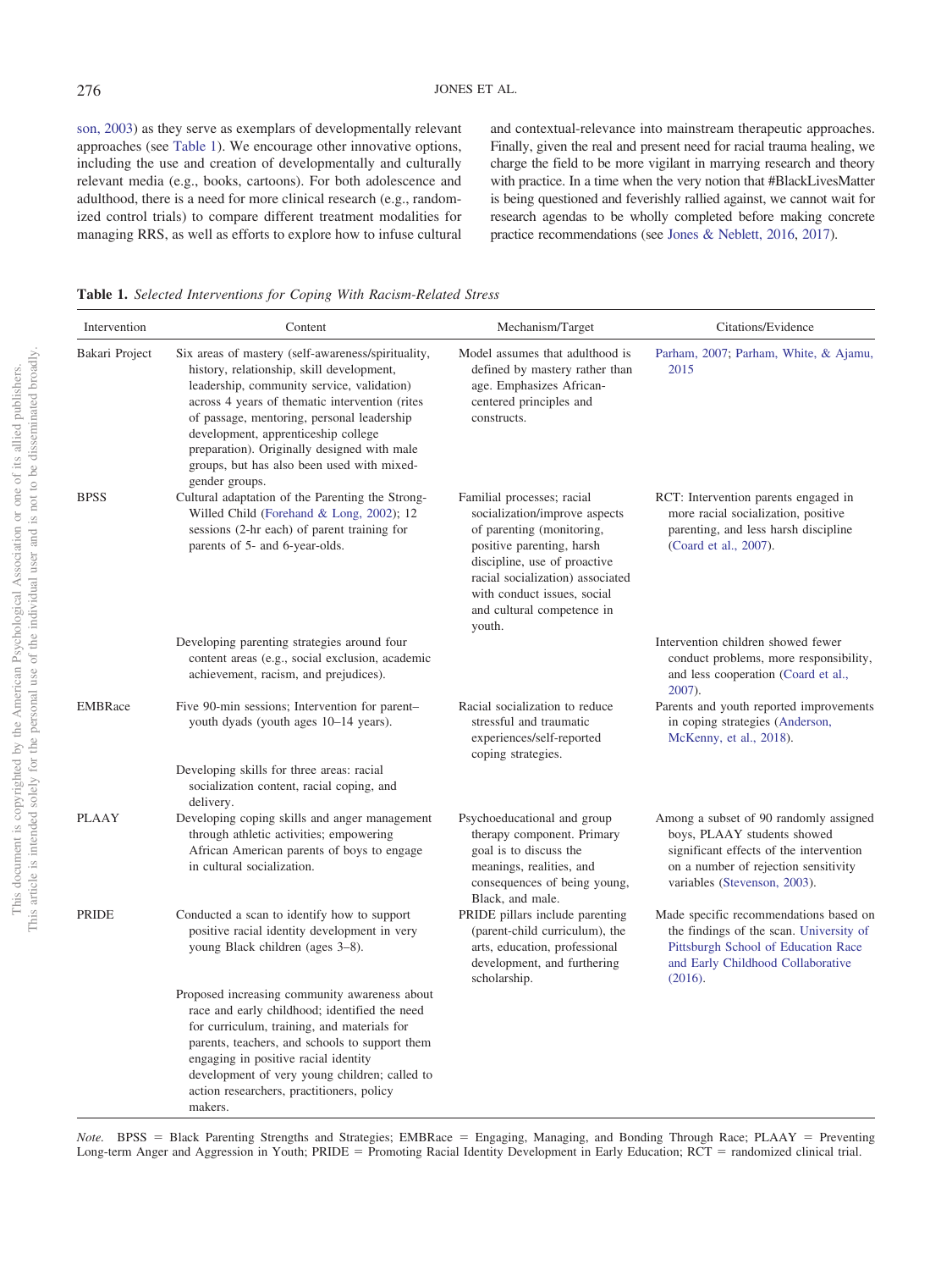## **Conclusion**

"What Goes on Four Feet in the Morning, Two Feet at Noon, and Three Feet in the Evening?"

The famous "Riddle of the Sphinx" coarsely describes the stages of human development. The passing of the day in this riddle—signifying the life span—is coupled with a seemingly impossible change in the ambulatory ability of the riddle's answer—a person. However, careful and creative thinking allows us to envision the two hands of a baby serving as "feet" for crawling, and the assistance of a walking cane serving as a third "foot" for an elder. And yet, even with the hope borne from the two-term presidency of the first president of African descent, racism has proven to be an even more "impossible" riddle for Black people in this country. As seen in the persistent and deleterious impacts of RRS across the life span, racism similarly operates from "morning" until "night," or from "crib to coffin" [\(Gee et al., 2012\)](#page-12-1). And, just as Oedipus' ability to rid himself of the vice grip of the Sphinx required intentional and creative thinking, healing from RRS requires not only a keen understanding of how that stress manifests across the life span, but also a commitment to alleviating its noxious effects. This work serves to build upon the extant knowledge base, ushering a new set of research and practice that has at its core the mental, physical, and emotional well-being of Black Americans at every stage. Although the riddle may be complex, the solution is not simply to remain puzzled and defeated. Resolution requires proper assessment, documentation, and application to solve what certainly seems to be America's most pressing and persistent riddle: how can we heal from our racial wounds to have a healthy nation for all?

**Keywords:** Black Americans; racism-related stress; racial coping; life-course perspective

#### **References**

- <span id="page-10-13"></span>Adams, V., & Stevenson, H. (2012). Media socialization, Black media images, and Black adolescent identity. In D. Slaughter (Ed.), *Racial stereotyping and child development* (pp. 28 – 46). New York, NY: Karger. <http://dx.doi.org/10.1159/000336272>
- <span id="page-10-0"></span>Alzheimer's Association. (2017). *Stressful life experiences age the brain by four years, African Americans most at risk* [Press release]. Retrieved from [https://www.alz.org/aaic/releases\\_2017/AAIC17-Sun-briefing](https://www.alz.org/aaic/releases_2017/AAIC17-Sun-briefing-racial-disparities.asp)[racial-disparities.asp](https://www.alz.org/aaic/releases_2017/AAIC17-Sun-briefing-racial-disparities.asp)
- <span id="page-10-14"></span>American Psychological Association Center for Workforce Studies. (2015). *Demographics of the U.S. psychology workforce*. Retrieved from [http://www.apa.org/workforce/publications/13-demographics/index](http://www.apa.org/workforce/publications/13-demographics/index.aspx?tab=2) [.aspx?tab](http://www.apa.org/workforce/publications/13-demographics/index.aspx?tab=2)-2
- <span id="page-10-5"></span>Anderson, R. E. (2015). Focusing on family: Parent– child relationships and school readiness among economically impoverished Black children. *The Journal of Negro Education, 84,* 442– 456. [http://dx.doi.org/10.7709/](http://dx.doi.org/10.7709/jnegroeducation.84.3.0442) [jnegroeducation.84.3.0442](http://dx.doi.org/10.7709/jnegroeducation.84.3.0442)
- <span id="page-10-6"></span>Anderson, R. E., Hussain, S. B., Wilson, M. N., Shaw, D. S., Dishion, T. J., & Williams, J. L. (2015). Pathways to pain: Racial discrimination and relations between parental functioning and child psychosocial wellbeing. *The Journal of Black Psychology, 41,* 491–512. [http://dx.doi.org/](http://dx.doi.org/10.1177/0095798414548511) [10.1177/0095798414548511](http://dx.doi.org/10.1177/0095798414548511)
- <span id="page-10-3"></span>Anderson, R. E., Jones, S., Anyiwo, N., McKenny, M., & Gaylord-Harden, N. (2018). What's race got to do with it? Racial socialization's contribution to Black adolescent coping. *Journal of Research on Adolescence*. Advance online publication. <http://dx.doi.org/10.1111/jora.12440>
- <span id="page-10-21"></span>Anderson, R. E., McKenny, M., Mitchell, A., Koku, L., & Stevenson, H. C. (2018). EMBRacing racial stress and trauma: Preliminary feasibility and coping responses of a racial socialization intervention. *Journal of Black Psychology, 44,* 25– 46.
- <span id="page-10-8"></span>Anderson, R. E., McKenny, M., & Stevenson, H. (2019). EMBRace: Developing a racial socialization intervention to reduce racial stress and enhance racial coping with Black parents and adolescents. *Family Process, 58,* 53–57.
- <span id="page-10-4"></span>Anderson, R. E., & Stevenson, H. (2019). RECASTing racial stress and trauma: Theorizing the healing potential of racial socialization in African American families. *American Psychologist, 74,* 63–75. [http://dx.doi](http://dx.doi.org/10.1037/amp0000392) [.org/10.1037/amp0000392](http://dx.doi.org/10.1037/amp0000392)
- <span id="page-10-9"></span>Baggerly, J., & Parker, M. (2005). Child-centered group play therapy with African American boys at the elementary school level. *Journal of Counseling and Development, 83,* 387–396. [http://dx.doi.org/10.1002/j](http://dx.doi.org/10.1002/j.1556-6678.2005.tb00360.x) [.1556-6678.2005.tb00360.x](http://dx.doi.org/10.1002/j.1556-6678.2005.tb00360.x)
- <span id="page-10-16"></span>Ballantyne, B. (2006). Medical management of the traumatic consequences of civil unrest incidents: Causation, clinical approaches, needs and advanced planning criteria. *Toxicological Reviews, 25,* 155–197. [http://](http://dx.doi.org/10.2165/00139709-200625030-00003) [dx.doi.org/10.2165/00139709-200625030-00003](http://dx.doi.org/10.2165/00139709-200625030-00003)
- <span id="page-10-19"></span>Bartoli, E., Bentley-Edwards, K. L., García, A. M., Michael, A., & Ervin, A. (2015). What do White counselors and psychotherapists need to know about race? White racial socialization in counseling and psychotherapy training programs. *Women & Therapy, 38,* 246 –262. [http://dx](http://dx.doi.org/10.1080/02703149.2015.1059206) [.doi.org/10.1080/02703149.2015.1059206](http://dx.doi.org/10.1080/02703149.2015.1059206)
- <span id="page-10-20"></span>Belgrave, F., Reed, M., Plybon, L., Butler, D., Allison, K., & Davis, T. (2004). An evaluation of Sisters of Nia: A cultural program for African American girls. *The Journal of Black Psychology, 30,* 329 –343. [http://](http://dx.doi.org/10.1177/0095798404266063) [dx.doi.org/10.1177/0095798404266063](http://dx.doi.org/10.1177/0095798404266063)
- <span id="page-10-2"></span>Billings, A. G., & Moos, R. H. (1981). The role of coping responses and social resources in attenuating the stress of life events. *Journal of Behavioral Medicine, 4,* 139 –157. [http://dx.doi.org/10.1007/BF0](http://dx.doi.org/10.1007/BF00844267) [0844267](http://dx.doi.org/10.1007/BF00844267)
- <span id="page-10-7"></span>Boyd-Franklin, N. (1987). The contribution of family therapy models to the treatment of Black families. *Psychotherapy: Theory, Research, & Practice, 24,* 621– 629. <http://dx.doi.org/10.1037/h0085760>
- <span id="page-10-12"></span>Brody, G. H., Chen, Y. F., Murry, V. M., Ge, X., Simons, R. L., Gibbons, F. X., . . . Cutrona, C. E. (2006). Perceived discrimination and the adjustment of African American youths: A five-year longitudinal analysis with contextual moderation effects. *Child Development, 77,* 1170 – 1189. <http://dx.doi.org/10.1111/j.1467-8624.2006.00927.x>
- <span id="page-10-15"></span>Brondolo, E., Halen, N., Pencille, M., Beatty, D., & Contrada, R. (2009). Coping with racism: A review of the literature and theoretical critique. *Journal of Behavioral Medicine, 32,* 64 – 88. [http://dx.doi.org/10.1007/](http://dx.doi.org/10.1007/s10865-008-9193-0) [s10865-008-9193-0](http://dx.doi.org/10.1007/s10865-008-9193-0)
- <span id="page-10-1"></span>Brown, D., & Tylka, T. L. (2011). Racial discrimination and resilience in African American young adults: Examining racial socialization as a moderator. *The Journal of Black Psychology, 37,* 259 –285. [http://dx.doi](http://dx.doi.org/10.1177/0095798410390689) [.org/10.1177/0095798410390689](http://dx.doi.org/10.1177/0095798410390689)
- <span id="page-10-10"></span>Brunson, R. K., & Miller, J. (2006). Gender, race, and urban policing: The experience of African American youths. *Gender & Society, 20,* 531– 552. <http://dx.doi.org/10.1177/0891243206287727>
- <span id="page-10-18"></span>Bryant, T., & O'Campo, C. (2005). Racist incident– based trauma. *The Counseling Psychologist, 33,* 479 –500. [http://dx.doi.org/10.1177/](http://dx.doi.org/10.1177/0011000005276465) [0011000005276465](http://dx.doi.org/10.1177/0011000005276465)
- <span id="page-10-11"></span>Caldwell, C. H., Kohn-Wood, L. P., Schmeelk-Cone, K. H., Chavous, T. M., & Zimmerman, M. A. (2004). Racial discrimination and racial identity as risk or protective factors for violent behaviors in African American young adults. *American Journal of Community Psychology, 33,* 91–105. <http://dx.doi.org/10.1023/B:AJCP.0000014321.02367.dd>
- <span id="page-10-17"></span>Carlson, E. B. (1997). *Trauma assessments: A clinician's guide*. New York, NY: Guilford Press.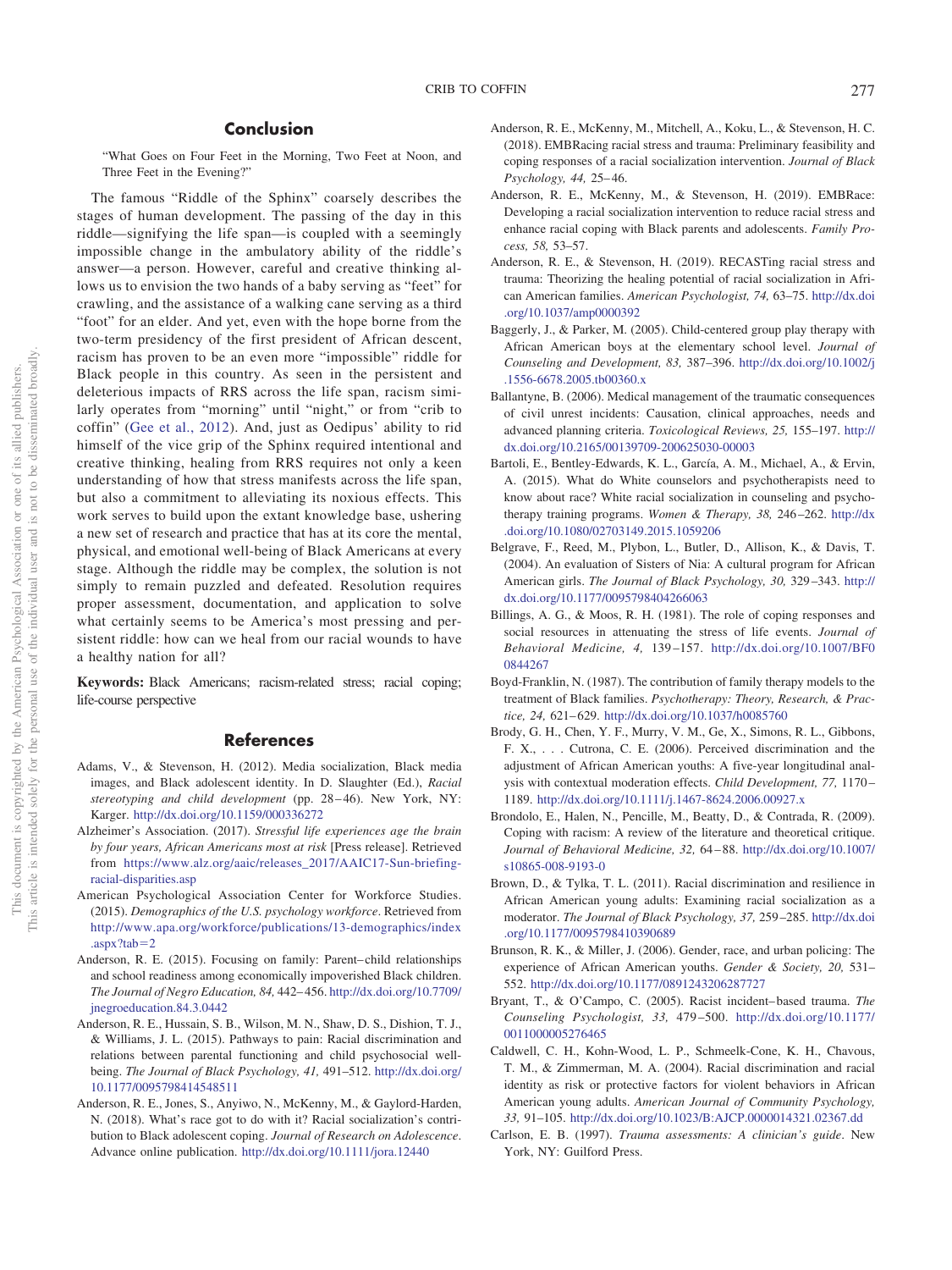- <span id="page-11-10"></span>Carr, E. R., & Miller, R. (2017). Expanding our reach: Increasing the role of psychologists in public and community mental health. *Psychological Services, 14,* 352–360. <http://dx.doi.org/10.1037/ser0000094>
- <span id="page-11-26"></span>Carter, R. T. (2007). Racism and psychological and emotional injury: Recognizing and assessing race-based traumatic stress. *The Counseling Psychologist, 35,* 13–105. <http://dx.doi.org/10.1177/0011000006292033>
- <span id="page-11-27"></span>Carter, R. T., & Forsyth, J. M. (2009). A guide to the forensic assessment of race-based traumatic stress reactions. *The Journal of the American Academy of Psychiatry and the Law, 37,* 28 – 40.
- <span id="page-11-28"></span>Carter, R., & Sant-Barket, S. (2015). Assessment of impact of racial discrimination and racism: How to use the Race-Based Traumatic Stress Symptom Scale in practice. *Traumatology, 21,* 32–39. [http://dx.doi.org/](http://dx.doi.org/10.1037/trm0000018) [10.1037/trm0000018](http://dx.doi.org/10.1037/trm0000018)
- <span id="page-11-6"></span>Caughy, M. O., O'Campo, P. J., & Muntaner, C. (2004). Experiences of racism among African American parents and the mental health of their preschool-aged children. *American Journal of Public Health, 94,* 2118 – 2124. <http://dx.doi.org/10.2105/AJPH.94.12.2118>
- <span id="page-11-21"></span>Centers for Disease Control and Prevention. (2016). *CDC wonder*. Retrieved from <http://wonder.cdc.gov/>
- <span id="page-11-15"></span>Chambers, E. C., Tull, E. S., Fraser, H. S., Mutunhu, N. R., Sobers, N., & Niles, E. (2004). The relationship of internalized racism to body fat distribution and insulin resistance among African adolescent youth. *Journal of the National Medical Association, 96,* 1594 –1598.
- <span id="page-11-3"></span>Clark, K. B., & Clark, M. K. (1947). Racial identification and preference in negro children. In T. Newcomb & E. Hartley (Eds.), *Readings in* social psychology (pp. 602-611). New York, NY: Holt.
- <span id="page-11-0"></span>Clark, R., Anderson, N. B., Clark, V. R., & Williams, D. R. (1999). Racism as a stressor for African Americans. A biopsychosocial model. *American Psychologist, 54,* 805– 816. [http://dx.doi.org/10.1037/0003-066X.54.10](http://dx.doi.org/10.1037/0003-066X.54.10.805) [.805](http://dx.doi.org/10.1037/0003-066X.54.10.805)
- <span id="page-11-16"></span>Clark, R., & Gochett, P. (2006). Interactive effects of perceived racism and coping responses predict a school-based assessment of blood pressure in black youth. *Annals of Behavioral Medicine, 32,* 1–9. [http://dx.doi.org/](http://dx.doi.org/10.1207/s15324796abm3201_1) [10.1207/s15324796abm3201\\_1](http://dx.doi.org/10.1207/s15324796abm3201_1)
- <span id="page-11-31"></span>Coard, S. I., Foy-Watson, S., Zimmer, C., & Wallace, A. (2007). Considering culturally relevant parenting practices in intervention development and adaptation: A randomized controlled trial of the Black Parenting Strengths and Strategies (BPSS) Program. *The Counseling Psychologist, 35,* 797– 820.
- <span id="page-11-9"></span>Coard, S., Herring, M., Watkins, M., Foy-Watson, S., & McCoy, S. (2013). Black Parenting Strengths and Strategies (BPSS) Program: A cultural adaptation of the Strong-Willed Child Program. In C. Clauss, Z. Serpell, & M. Weist (Eds.), *Handbook of culturally responsive school mental health advancing research, training, practice, and policy* (pp. 77-87). New York, NY: Springer-Verlag. [http://dx.doi.org/10.1007/978-1-4614-](http://dx.doi.org/10.1007/978-1-4614-4948-5_6) [4948-5\\_6](http://dx.doi.org/10.1007/978-1-4614-4948-5_6)
- <span id="page-11-18"></span>Coard, S. I., Wallace, S. A., Stevenson, H. C., Jr., & Brotman, L. M. (2004). Towards culturally relevant preventive interventions: The consideration of racial socialization in parent training with African American families. *Journal of Child and Family Studies, 13,* 277–293. [http://](http://dx.doi.org/10.1023/B:JCFS.0000022035.07171.f8) [dx.doi.org/10.1023/B:JCFS.0000022035.07171.f8](http://dx.doi.org/10.1023/B:JCFS.0000022035.07171.f8)
- <span id="page-11-13"></span>Cogburn, C. D., Chavous, T. M., & Griffin, T. M. (2011). School-based racial and gender discrimination among African American adolescents: Exploring gender variation in frequency and implications for adjustment. *Race and Social Problems, 3,* 25–37. [http://dx.doi.org/10.1007/](http://dx.doi.org/10.1007/s12552-011-9040-8) [s12552-011-9040-8](http://dx.doi.org/10.1007/s12552-011-9040-8)
- <span id="page-11-11"></span>Coleman, V. D., Parmer, T., & Barker, S. A. (1993). Play therapy for multicultural populations: Guidelines for mental health professionals. *International Journal of Play Therapy, 2,* 63–74. [http://dx.doi.org/10](http://dx.doi.org/10.1037/h0089381) [.1037/h0089381](http://dx.doi.org/10.1037/h0089381)
- <span id="page-11-5"></span>Collins, J. W., Jr., David, R. J., Handler, A., Wall, S., & Andes, S. (2004). Very low birthweight in African American infants: The role of maternal exposure to interpersonal racial discrimination. *American Journal of*

*Public Health, 94,* 2132–2138. [http://dx.doi.org/10.2105/AJPH.94.12](http://dx.doi.org/10.2105/AJPH.94.12.2132) [.2132](http://dx.doi.org/10.2105/AJPH.94.12.2132)

- <span id="page-11-24"></span>Constantine, M. G. (2007). Racial microaggressions against African American clients in cross-racial counseling relationships. *Journal of Counseling Psychology, 54,* 1–16. [http://dx.doi.org/10.1037/0022-0167.](http://dx.doi.org/10.1037/0022-0167.54.1.1) [54.1.1](http://dx.doi.org/10.1037/0022-0167.54.1.1)
- <span id="page-11-12"></span>Cooper, S. M., Guthrie, B. J., Brown, C. L., & Metzger, I. (2011). Daily hassles and African American adolescent females' psychological functioning: Direct and interactive associations with gender role orientation. *Sex Roles, 65,* 397– 409. <http://dx.doi.org/10.1007/s11199-011-0019-0>
- <span id="page-11-17"></span>Cooper, S. M., Smalls-Glover, C., Metzger, I., & Brown, C. (2015). African American fathers' racial socialization patterns: Associations with and racial identity beliefs and discrimination experiences. *Family Relations, 64,* 278 –290. <http://dx.doi.org/10.1111/fare.12115>
- <span id="page-11-19"></span>Cooper, S., White, R., Brown, C., Metzger, I., Avery, M., Eaddy, H., ... Guthrie, B. (2014). Community involvement and reduced risk behavior engagement among African American adolescents: The mediating role of empowerment beliefs. *The Journal of Black Psychology, 41,* 415– 437. <http://dx.doi.org/10.1177/0095798414536225>
- <span id="page-11-22"></span>Cose, E. (2011). *The end of anger: A new generation's take on race and rage*. New York, NY: Harper Collins.
- <span id="page-11-23"></span>Cuffee, Y. L., Hargraves, J. L., Rosal, M., Briesacher, B. A., Schoenthaler, A., Person, S.,... Allison, J. (2013). Reported racial discrimination, trust in physicians, and medication adherence among inner-city African Americans with hypertension. *American Journal of Public Health, 103,* e55– e62. <http://dx.doi.org/10.2105/AJPH.2013.301554>
- <span id="page-11-2"></span>Deblinger, E., Mannarino, A. P., Cohen, J. A., & Steer, R. A. (2006). A follow-up study of a multisite, randomized, controlled trial for children with sexual abuse-related PTSD symptoms. *Journal of the American Academy of Child & Adolescent Psychiatry, 45,* 1474 –1484. [http://dx](http://dx.doi.org/10.1097/01.chi.0000240839.56114.bb) [.doi.org/10.1097/01.chi.0000240839.56114.bb](http://dx.doi.org/10.1097/01.chi.0000240839.56114.bb)
- <span id="page-11-1"></span>De Maio, F., Shah, R. C., Schipper, K., Gurdiel, R., & Ansell, D. (2017). Racial/ethnic minority segregation and low birth weight: A comparative study of Chicago and Toronto community-level indicators. *Critical Public Health, 27,* 1–13. [http://dx.doi.org/10.1080/09581596.2016](http://dx.doi.org/10.1080/09581596.2016.1273510) [.1273510](http://dx.doi.org/10.1080/09581596.2016.1273510)
- <span id="page-11-29"></span>Dimidjian, S., Martell, C. R., Addis, M. E., Herman-Dunn, R., & Barlow, D. H. (2008). Behavioral activation for depression. *Clinical Handbook of Psychological Disorders: A Step-by-step Treatment Manual, 4,* 328 – 364.
- <span id="page-11-7"></span>Dominguez, T. P., Dunkel-Schetter, C., Glynn, L. M., Hobel, C., & Sandman, C. A. (2008). Racial differences in birth outcomes: The role of general, pregnancy, and racism stress. *Health Psychology, 27,* 194 – 203. <http://dx.doi.org/10.1037/0278-6133.27.2.194>
- <span id="page-11-20"></span>Estrada-Martínez, L. M., Caldwell, C. H., Bauermeister, J. A., & Zimmerman, M. A. (2012). Stressors in multiple life-domains and the risk for externalizing and internalizing behaviors among African Americans during emerging adulthood. *Journal of Youth and Adolescence, 41,* 1600 –1612. <http://dx.doi.org/10.1007/s10964-012-9778-3>
- <span id="page-11-14"></span>Fisher, C., Wallace, S., & Fenton, R. (2000). Discrimination distress during adolescence. *Journal of Youth and Adolescence, 29,* 679 – 695. [http://dx](http://dx.doi.org/10.1023/A:1026455906512) [.doi.org/10.1023/A:1026455906512](http://dx.doi.org/10.1023/A:1026455906512)
- <span id="page-11-8"></span>Ford, K. R., Hurd, N. M., Jagers, R. J., & Sellers, R. M. (2013). Caregiver experiences of discrimination and African American adolescents' psychological health over time. *Child Development*, 84, 485-499. [http://dx](http://dx.doi.org/10.1111/j.1467-8624.2012.01864.x) [.doi.org/10.1111/j.1467-8624.2012.01864.x](http://dx.doi.org/10.1111/j.1467-8624.2012.01864.x)
- <span id="page-11-30"></span>Forehand, R., & Long, N. (2002). *Parenting the strong-willed child* (2nd ed.). New York, NY: McGraw-Hill.
- <span id="page-11-4"></span>Franklin, A., Boyd-Franklin, N., & Kelly, S. (2006). Racism and invisibility: Race-related stress, emotional and psychological trauma for people of color. *Journal of Emotional Abuse, 6,* 9 –30. [http://dx.doi.org/10](http://dx.doi.org/10.1300/J135v06n02_02) [.1300/J135v06n02\\_02](http://dx.doi.org/10.1300/J135v06n02_02)
- <span id="page-11-25"></span>Galovski, T. E., Peterson, Z. D., Beagley, M. C., Strasshofer, D. R., Held, P., & Fletcher, T. D. (2016). Exposure to violence during Ferguson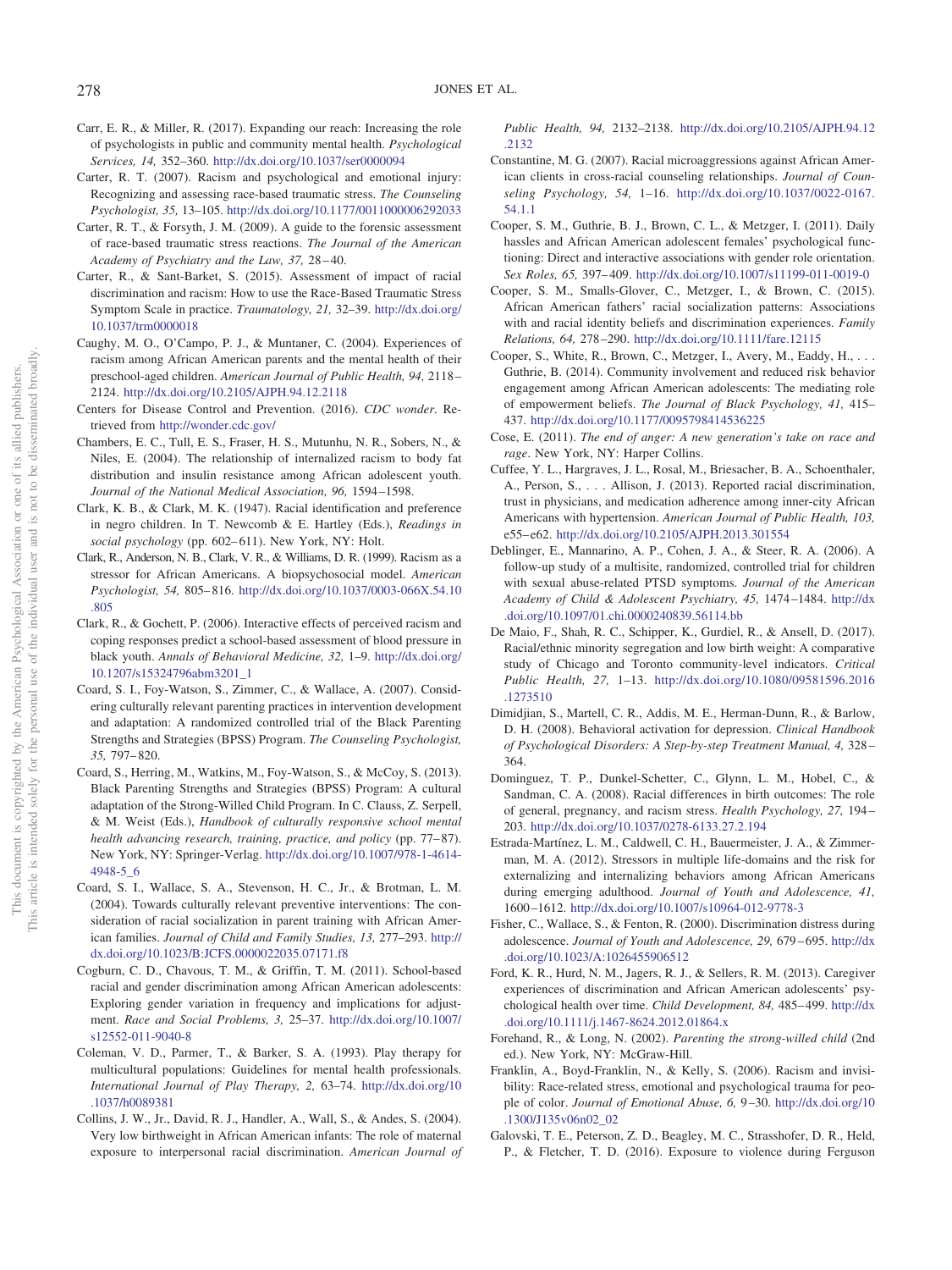protests: Mental health effects for law enforcement and community members. *Journal of Traumatic Stress, 29,* 283–292. [http://dx.doi.org/](http://dx.doi.org/10.1002/jts.22105) [10.1002/jts.22105](http://dx.doi.org/10.1002/jts.22105)

- <span id="page-12-6"></span>García Coll, C., Lamberty, G., Jenkins, R., McAdoo, H. P., Crnic, K., Wasik, B. H., & Vázquez García, H. (1996). An integrative model for the study of developmental competencies in minority children. *Child Development, 67,* 1891–1914. <http://dx.doi.org/10.2307/1131600>
- <span id="page-12-22"></span>Gatson, J. D. (2011). *Racial socialization, racial discrimination and mental health among African American parents*. Los Angeles: University of California.
- <span id="page-12-1"></span>Gee, G. C., Walsemann, K. M., & Brondolo, E. (2012). A life course perspective on how racism may be related to health inequities. *American Journal of Public Health, 102,* 967–974. [http://dx.doi.org/10.2105/AJPH](http://dx.doi.org/10.2105/AJPH.2012.300666) [.2012.300666](http://dx.doi.org/10.2105/AJPH.2012.300666)
- <span id="page-12-17"></span>Geronimus, A. T. (1992). The weathering hypothesis and the health of African-American women and infants: Evidence and speculations. *Ethnicity & Disease, 2,* 207–221.
- <span id="page-12-8"></span>Gibson, B., Robbins, E., & Rochat, P. (2015). White bias in 3–7-year-old children across cultures. *Journal of Cognition and Culture, 15,* 344 – 373. <http://dx.doi.org/10.1163/15685373-12342155>
- <span id="page-12-13"></span>Gilliam, W. S., Maupin, A. N., Reyes, C. R., Accavitti, M., & Shic, F. (2016). *Do early educators' implicit biases regarding sex and race relate to behavior expectations and recommendations of preschool expulsions and suspensions: Research study brief*. New Haven, CT: Yale Child Study Center, Yale University.
- <span id="page-12-18"></span>Giscombé, C. L., & Lobel, M. (2005). Explaining disproportionately high rates of adverse birth outcomes among African Americans: The impact of stress, racism, and related factors in pregnancy. *Psychological Bulletin, 131,* 662– 683. <http://dx.doi.org/10.1037/0033-2909.131.5.662>
- <span id="page-12-14"></span>Goff, P. A., Jackson, M. C., Di Leone, B. A., Culotta, C. M., & DiTomasso, N. A. (2014). The essence of innocence: Consequences of dehumanizing Black children. *Journal of Personality and Social Psychology, 106,* 526 –545. <http://dx.doi.org/10.1037/a0035663>
- <span id="page-12-31"></span>Graham, J., West, L., & Roemer, L. (2013). The experience of racism and anxiety symptoms in an African-American sample: Moderating effects of trait mindfulness. *Mindfulness, 4,* 332–341. [http://dx.doi.org/10.1007/](http://dx.doi.org/10.1007/s12671-012-0133-2) [s12671-012-0133-2](http://dx.doi.org/10.1007/s12671-012-0133-2)
- <span id="page-12-24"></span>Griffin, C. B., Cooper, S. M., Metzger, I., Golden, A., & White, C. N. (2017). School racial climate and the academic achievement of African American high school students: The mediating role of school engagement. *Psychology in the Schools, 54,* 673– 688. [http://dx.doi.org/10.1002/](http://dx.doi.org/10.1002/pits.22026) [pits.22026](http://dx.doi.org/10.1002/pits.22026)
- <span id="page-12-29"></span>Grills, C. N., Aird, E. G., & Rowe, D. (2016). Breathe, baby, breathe: Clearing the way for the emotional emancipation of Black people. *Cultural Studies? Critical Methodologies, 16,* 333–343. [http://dx.doi](http://dx.doi.org/10.1177/1532708616634839) [.org/10.1177/1532708616634839](http://dx.doi.org/10.1177/1532708616634839)
- <span id="page-12-25"></span>Guthrie, B. J., Cooper, S. M., Brown, C., & Metzger, I. (2012). Degrees of difference among minority female juvenile offenders' psychological functioning, risk behavior engagement, and health status: A latent profile investigation. *Journal of Health Care for the Poor and Underserved, 23,* 204 –225. <http://dx.doi.org/10.1353/hpu.2012.0016>
- <span id="page-12-23"></span>Hagerman, M. A. (2017). White racial socialization: Progressive fathers on raising "antiracist" children. *Journal of Marriage and the Family, 79,* 60 –74. <http://dx.doi.org/10.1111/jomf.12325>
- <span id="page-12-7"></span>Hale, J. E. (1982). *Black children: Their roots, culture, and learning styles*. Baltimore, MD: Johns Hopkins University Press.
- <span id="page-12-5"></span>Hardy, K. (2013). Healing the hidden wounds of racial trauma. *Reclaiming Children and Youth, 22,* 24.
- <span id="page-12-30"></span>Harrell, C. J. P., Burford, T. I., Cage, B. N., Nelson, T. M., Shearon, S., Thompson, A., & Green, S. (2011). Multiple pathways linking racism to health outcomes. *Du Bois Review: Social Science Research on Race, 8,* 143–157.
- <span id="page-12-0"></span>Harrell, S. P. (2000). A multidimensional conceptualization of racismrelated stress: Implications for the well-being of people of color. *Amer-*

*ican Journal of Orthopsychiatry, 70,* 42–57. [http://dx.doi.org/10.1037/](http://dx.doi.org/10.1037/h0087722) [h0087722](http://dx.doi.org/10.1037/h0087722)

- <span id="page-12-19"></span>Heard-Garris, N., Cale, M., Camaj, L., Hamati, M., & Dominguez, T. (2018). Transmitting Trauma: A systematic review of vicarious racism and child health. *Social Science & Medicine, 199,* 230 –240. [http://dx](http://dx.doi.org/10.1016/j.socscimed.2017.04.018) [.doi.org/10.1016/j.socscimed.2017.04.018](http://dx.doi.org/10.1016/j.socscimed.2017.04.018)
- <span id="page-12-27"></span>Heldreth, C. M., Guardino, C. M., Wong, L. H., Schetter, C. D., Schafer, P., Shapiro, J. R., & Raju, T. (2016). Childhood racism experiences and postpartum depressive symptoms in African American mothers. *Journal of Social and Clinical Psychology, 35,* 840 – 864. [http://dx.doi.org/10](http://dx.doi.org/10.1521/jscp.2016.35.10.840) [.1521/jscp.2016.35.10.840](http://dx.doi.org/10.1521/jscp.2016.35.10.840)
- <span id="page-12-21"></span>Helms, J. E., Nicolas, G., & Green, C. E. (2010). Racism and ethnoviolence as trauma: Enhancing professional training. *Traumatology, 16, 53-62*. <http://dx.doi.org/10.1177/1534765610389595>
- <span id="page-12-28"></span>Hoffman, K. M., Trawalter, S., Axt, J. R., & Oliver, M. N. (2016). Racial bias in pain assessment and treatment recommendations, and false beliefs about biological differences between blacks and whites. *Proceedings of the National Academy of Sciences, USA, 113,* 4296 – 4301. <http://dx.doi.org/10.1073/pnas.1516047113>
- <span id="page-12-4"></span>Hope, E. C., Hoggard, L. S., & Thomas, A. (2015). Emerging into adulthood in the face of racial discrimination: Physiological, psychological, and sociopolitical consequences for African American youth. *Translational Issues in Psychological Science, 1,* 342–351. [http://dx.doi.org/10](http://dx.doi.org/10.1037/tps0000041) [.1037/tps0000041](http://dx.doi.org/10.1037/tps0000041)
- <span id="page-12-9"></span>Horowitz, R. (1939). Racial aspects of self-identification in nursery school children. *The Journal of Psychology, 7,* 91–99. [http://dx.doi.org/10.1080/](http://dx.doi.org/10.1080/00223980.1939.9917623) [00223980.1939.9917623](http://dx.doi.org/10.1080/00223980.1939.9917623)
- <span id="page-12-26"></span>Hudson, D. L., Eaton, J., Lewis, P., Grant, P., Sewell, W., & Gilbert, K. (2016). "Racism?!?... Just look at our neighborhoods": Views on racial discrimination and coping among African American men in Saint Louis. *Journal of Men's Studies, 24,* 130 –150. [http://dx.doi.org/10.1177/](http://dx.doi.org/10.1177/1060826516641103) [1060826516641103](http://dx.doi.org/10.1177/1060826516641103)
- <span id="page-12-20"></span>Hughes, D., Rodriguez, J., Smith, E. P., Johnson, D. J., Stevenson, H. C., & Spicer, P. (2006). Parents' ethnic-racial socialization practices: A review of research and directions for future study. *Developmental Psychology, 42,* 747–770. <http://dx.doi.org/10.1037/0012-1649.42.5.747>
- <span id="page-12-12"></span>James, C., & Iruka, I. (2018). *Delivering on the promise of effective early childhood education*. Washington, DC: National Black Child Development Institute.
- <span id="page-12-11"></span>Jernigan, M. M., & Daniel, J. H. (2011). Racial trauma in the lives of Black children and adolescents: Challenges and clinical implications. *Journal of Child & Adolescent Trauma, 4,* 123–141. [http://dx.doi.org/10.1080/](http://dx.doi.org/10.1080/19361521.2011.574678) [19361521.2011.574678](http://dx.doi.org/10.1080/19361521.2011.574678)

<span id="page-12-32"></span><span id="page-12-3"></span>Jones, J. M. (1997). *Prejudice and racism*. New York, NY: McGraw-Hill.

- Jones, S. C. T., & Neblett, E. W. (2016). Racial– ethnic protective factors and mechanisms in psychosocial prevention and intervention programs for Black youth. *Clinical Child and Family Psychology Review, 19,* 134 –161. <http://dx.doi.org/10.1007/s10567-016-0201-6>
- <span id="page-12-33"></span>Jones, S. C. T., & Neblett, E. W. (2017). Future directions in research on racism-related stress and racial-ethnic protective factors for Black youth. *Journal of Clinical Child and Adolescent Psychology, 46,* 754 –766. <http://dx.doi.org/10.1080/15374416.2016.1146991>
- <span id="page-12-2"></span>Jones, S. C. T., & Neblett, E. W. (2019). The impact of racism on the mental health of people of color. In M. T. Williams, D. Rosen, & J. Kanter (Eds.), *Eliminating Race-Based Mental Health Disparities*. Oakland, CA: New Harbinger Books.
- <span id="page-12-10"></span>Katz, P. A. (2003). Racists or tolerant multiculturalists? How do they begin? *American Psychologist, 58,* 897–909. [http://dx.doi.org/10.1037/](http://dx.doi.org/10.1037/0003-066X.58.11.897b) [0003-066X.58.11.897b](http://dx.doi.org/10.1037/0003-066X.58.11.897b)
- <span id="page-12-15"></span>Kinzler, K. D., & Spelke, E. S. (2011). Do infants show social preferences for people differing in race? *Cognition, 119,* 1–9. [http://dx.doi.org/10](http://dx.doi.org/10.1016/j.cognition.2010.10.019) [.1016/j.cognition.2010.10.019](http://dx.doi.org/10.1016/j.cognition.2010.10.019)
- <span id="page-12-16"></span>LaFont, S. R., Brondolo, E., Dumas, A. K., Lynk, N. C., & Gump, B. B. (2018). The development and initial validation of the child perceived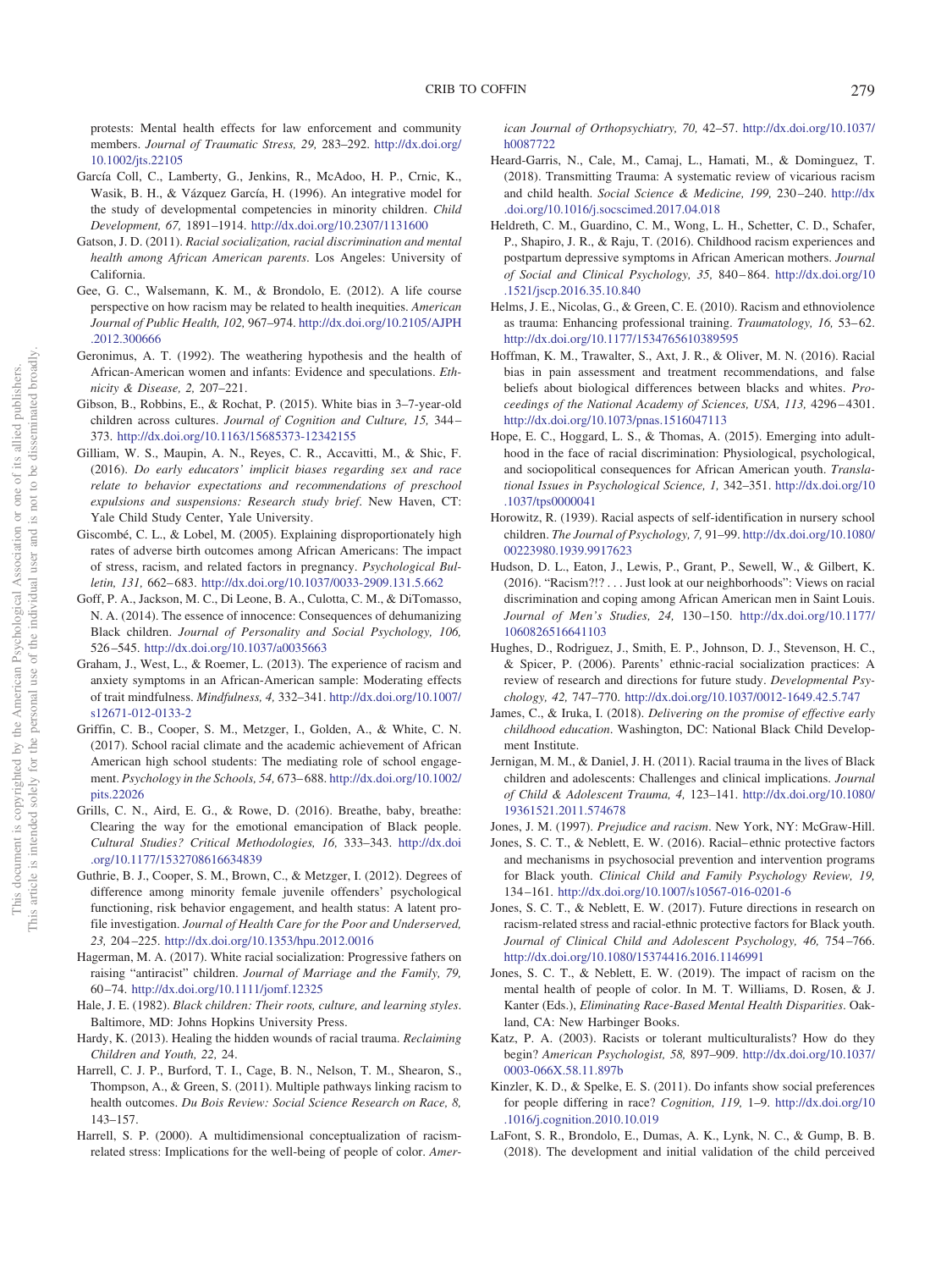discrimination questionnaire. *International journal of culture and mental health, 11,* 208 –219.

- <span id="page-13-6"></span>Lazarus, R. S., & Folkman, S. (1984). *Stress, appraisal, and coping*. New York, NY: Springer Publishing.
- <span id="page-13-18"></span>Lewis, D. (1999). Coloration in the next century. *Review of Progress in Coloration, 29,* 23–28. [http://dx.doi.org/10.1111/j.1478-4408.1999](http://dx.doi.org/10.1111/j.1478-4408.1999.tb00124.x) [.tb00124.x](http://dx.doi.org/10.1111/j.1478-4408.1999.tb00124.x)
- <span id="page-13-12"></span>Liu, S., Quinn, P. C., Wheeler, A., Xiao, N., Ge, L., & Lee, K. (2011). Similarity and difference in the processing of same- and other-race faces as revealed by eye tracking in 4- to 9-month-olds. *Journal of Experimental Child Psychology, 108,* 180 –189. [http://dx.doi.org/10.1016/j.jecp](http://dx.doi.org/10.1016/j.jecp.2010.06.008) [.2010.06.008](http://dx.doi.org/10.1016/j.jecp.2010.06.008)
- <span id="page-13-31"></span>Lowe, S. M., Okubo, Y., & Reilly, M. F. (2012). A qualitative inquiry into racism, trauma, and coping: Implications for supporting victims of racism. *Professional Psychology, Research and Practice, 43,* 190 –198. <http://dx.doi.org/10.1037/a0026501>
- <span id="page-13-19"></span>Malchiodi, C. A. (Ed.). (2011). *Handbook of art therapy*. New York, NY: Guilford Press.
- <span id="page-13-14"></span>Mandara, J., Varner, F., & Richman, S. (2010). Do African American mothers really "love" their sons and "raise" their daughters? *Journal of Family Psychology, 24,* 41–50. <http://dx.doi.org/10.1037/a0018072>
- <span id="page-13-11"></span>McAdoo, H. P. (2002). *Black children: Social, educational, and parental environments*. Atlanta, GA: Sage.
- <span id="page-13-25"></span>McHugh, K. E., & Larson-Keagy, E. M. (2005). These white walls: The dialectic of retirement communities. *Journal of Aging Studies, 19,* 241– 256. <http://dx.doi.org/10.1016/j.jaging.2004.07.004>
- <span id="page-13-10"></span>McLoyd, V. C. (1990). The impact of economic hardship on black families and children: Psychological distress, parenting, and socioemotional development. *Child Development, 61,* 311–346. [http://dx.doi.org/10.2307/](http://dx.doi.org/10.2307/1131096) [1131096](http://dx.doi.org/10.2307/1131096)
- <span id="page-13-28"></span>Mellor, D. (2004). Responses to racism: A taxonomy of coping styles used by Aboriginal Australians. *American Journal of Orthopsychiatry, 74,* 56 –71. <http://dx.doi.org/10.1037/0002-9432.74.1.56>
- <span id="page-13-23"></span>Metzger, I. W., Cooper, S. M., Ritchwood, T. D., Onyeuku, C., & Griffin, C. B. (2017). Profiles of African American college students' alcohol use and sexual behaviors: Associations with stress, racial discrimination, and social support. *Journal of Sex Research, 54,* 374 –385. [http://dx.doi](http://dx.doi.org/10.1080/00224499.2016.1179709) [.org/10.1080/00224499.2016.1179709](http://dx.doi.org/10.1080/00224499.2016.1179709)
- <span id="page-13-29"></span>Metzger, I. W., Salami, T., Carter, S., Halliday-Boykins, C., Anderson, R. E., Jernigan, M. M., & Ritchwood, T. (2018). African American emerging adults' experiences with racial discrimination and drinking habits: The moderating roles of perceived stress. *Cultural Diversity & Ethnic Minority Psychology, 24,* 489 – 497. [http://dx.doi.org/10.1037/](http://dx.doi.org/10.1037/cdp0000204) [cdp0000204](http://dx.doi.org/10.1037/cdp0000204)
- <span id="page-13-16"></span>Milner, H. R., IV. (2017). Race, talk, opportunity gaps, and curriculum shifts in (teacher) education. *Literacy Research: Theory, Method, and Practice, 66*(1), 73–94. <http://dx.doi.org/10.1177/2381336917718804>
- <span id="page-13-22"></span>Moore, S. E., Robinson, M. A., & Adedoyin, A. C. (2016). Police shooting of unarmed African American males: Implications for the individual, the family, and the community [Special issue]. *Journal of Human Behavior in the Social Environment, 26*(3– 4), 247–250. [http://dx.doi.org/10.1080/](http://dx.doi.org/10.1080/10911359.2016.1139995) [10911359.2016.1139995](http://dx.doi.org/10.1080/10911359.2016.1139995)
- <span id="page-13-15"></span>Murray, K. W., Haynie, D. L., Howard, D. E., Cheng, T. L., & Simons-Morton, B. (2010). Perceptions of parenting practices as predictors of aggression in a low-income, urban, predominately African American middle school sample. *Journal of School Violence, 9,* 174 –193. [http://](http://dx.doi.org/10.1080/15388220903585853) [dx.doi.org/10.1080/15388220903585853](http://dx.doi.org/10.1080/15388220903585853)
- <span id="page-13-7"></span>Murry, V. M., Butler-Barnes, S. T., Mayo-Gamble, T. L., & Inniss-Thompson, M. (2018). Excavating new constructs for family stress theories in the context of everyday life experience of Black American Families. *Journal of Family Theory & Review, 10,* 384 – 405. [http://dx](http://dx.doi.org/10.1111/jftr.12256) [.doi.org/10.1111/jftr.12256](http://dx.doi.org/10.1111/jftr.12256)
- <span id="page-13-0"></span>National Public Radio. (2017). *You, me and them: Experiencing discrimination in America*. Retrieved from [https://www.npr.org/series/5591](https://www.npr.org/series/559149737/you-me-and-them-experiencing-discrimination-in-america) [49737/you-me-and-them-experiencing-discrimination-in-america](https://www.npr.org/series/559149737/you-me-and-them-experiencing-discrimination-in-america)
- <span id="page-13-5"></span>Neblett, E. W., Jr., Sosoo, E. E., Willis, H. A., Bernard, D. L., Bae, J., & Billingsley, J. T. (2016). Chapter two: Racism, racial resilience, and African American youth development: Person-centered analysis as a tool to promote equity and justice. *Advances in Child Development and Behavior, 51,* 43–79. <http://dx.doi.org/10.1016/bs.acdb.2016.05.004>
- <span id="page-13-17"></span>Neblett, E., Rivas, D., & Umaña-Taylor, A. J. (2012). The promise of racial and ethnic protective factors in promoting ethnic minority youth development. *Child Development Perspectives, 6,* 295–303. [http://dx.doi.org/](http://dx.doi.org/10.1111/j.1750-8606.2012.00239.x) [10.1111/j.1750-8606.2012.00239.x](http://dx.doi.org/10.1111/j.1750-8606.2012.00239.x)
- <span id="page-13-30"></span>Neville, H. A., & Pieterse, A. L. (2009). Racism, White supremacy, and resistance: Contextualizing Black American experiences. In H. A. Neville, B. N. Tynes, & S. O. Utsey (Eds.), *Handbook of African American psychology* (pp. 159 –174). Thousand Oaks, CA: Sage.
- <span id="page-13-32"></span>Ngwe, J. E., Liu, L. C., Flay, B. R., Segawa, E., & Aban, A. (2004). Violence prevention among African American adolescent males. *American Journal of Health Behavior, 28,* S24 –S37. [http://dx.doi.org/10.5993/](http://dx.doi.org/10.5993/AJHB.28.s1.4) [AJHB.28.s1.4](http://dx.doi.org/10.5993/AJHB.28.s1.4)
- <span id="page-13-8"></span>Nielsen, M. B., & Knardahl, S. (2014). Coping strategies: A prospective study of patterns, stability, and relationships with psychological distress. *Scandinavian Journal of Psychology, 55,* 142–150. [http://dx.doi.org/10](http://dx.doi.org/10.1111/sjop.12103) [.1111/sjop.12103](http://dx.doi.org/10.1111/sjop.12103)
- <span id="page-13-2"></span>Nunley, J., Pugh, A., Romero, N., & Seals, R. (2015). Racial discrimination in the labor market for recent college graduates: Evidence from a field experiment. *The B. E. Journal of Economic Analysis & Policy, 15,* 1093–1125. <http://dx.doi.org/10.1515/bejeap-2014-0082>
- <span id="page-13-1"></span>Ong, A. D., Fuller-Rowell, T., & Burrow, A. L. (2009). Racial discrimination and the stress process. *Journal of Personality and Social Psychology, 96,* 1259 –1271. <http://dx.doi.org/10.1037/a0015335>
- <span id="page-13-33"></span>Parham, T. A. (2007). *Working with African American clients in therapy* [DVD]. Washington, DC: American Psychological Association.
- <span id="page-13-34"></span>Parham, T. A., White, J. L., & Ajamu, A. (2015). *Psychology of Blacks: Centering our perspectives in the African consciousness*. Boston, MA: Prentice Hall.
- <span id="page-13-13"></span>Park, C. C. (2011). Young children making sense of racial and ethnic differences: A sociocultural approach. *American Educational Research Journal, 48,* 387– 420. <http://dx.doi.org/10.3102/0002831210382889>
- <span id="page-13-24"></span>Parker, K., Cillufo, A., & Stepler, R. (2017, April). *6 Facts about the U.S. military and its changing demographics*. Retrieved from [http://www](http://www.pewresearch.org/fact-tank/2017/04/13/6-facts-about-the-u-s-military-and-its-changing-demographics/#) [.pewresearch.org/fact-tank/2017/04/13/6-facts-about-the-u-s-military](http://www.pewresearch.org/fact-tank/2017/04/13/6-facts-about-the-u-s-military-and-its-changing-demographics/#)[and-its-changing-demographics/#](http://www.pewresearch.org/fact-tank/2017/04/13/6-facts-about-the-u-s-military-and-its-changing-demographics/#)
- <span id="page-13-3"></span>Pascoe, E. A., & Smart Richman, L. (2009). Perceived discrimination and health: A meta-analytic review. *Psychological Bulletin, 135,* 531–554. <http://dx.doi.org/10.1037/a0016059>
- <span id="page-13-26"></span>Perrin, A. (2015, October). *Social media usage: 2005–2015*. Retrieved from <http://www.pewresearch.org/internet>
- <span id="page-13-20"></span>Petersen, A. C. (1988). Adolescent development. *Annual Review of Psychology, 39,* 583– 607. [http://dx.doi.org/10.1146/annurev.ps.39.020188](http://dx.doi.org/10.1146/annurev.ps.39.020188.003055) [.003055](http://dx.doi.org/10.1146/annurev.ps.39.020188.003055)
- <span id="page-13-9"></span>Piaget, J. (1970). *Science of education and the psychology of the child*. New York, NY: Viking.
- <span id="page-13-4"></span>Pieterse, A. L., Todd, N. R., Neville, H. A., & Carter, R. T. (2012). Perceived racism and mental health among Black American adults: A meta-analytic review. *Journal of Counseling Psychology, 59,* 1–9. [http://](http://dx.doi.org/10.1037/a0026208) [dx.doi.org/10.1037/a0026208](http://dx.doi.org/10.1037/a0026208)
- <span id="page-13-27"></span>Pletcher, M. J., Kertesz, S. G., Kohn, M. A., & Gonzales, R. (2008). Trends in opioid prescribing by race/ethnicity for patients seeking care in U.S. emergency departments. *Journal of the American Medical Association, 299,* 70 –78. <http://dx.doi.org/10.1001/jama.2007.64>
- <span id="page-13-21"></span>Price, J. H., & Khubchandani, J. (2019). The changing characteristics of African-American adolescent suicides, 2001–2017. *Journal of Commu-*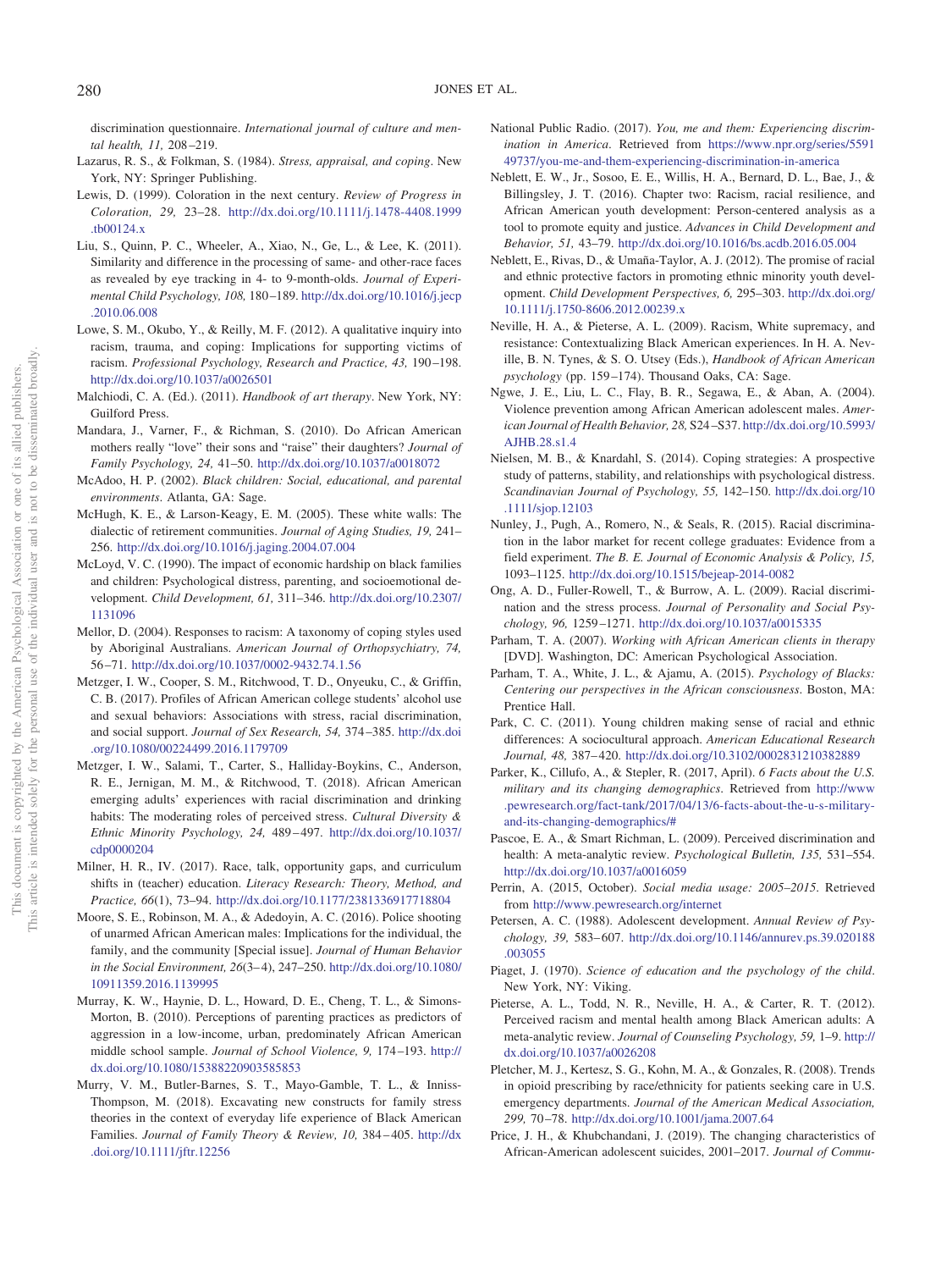*nity Health, 44,* 756 –763. [http://dx.doi.org/10.1007/s10900-019-](http://dx.doi.org/10.1007/s10900-019-00678-x) [00678-x](http://dx.doi.org/10.1007/s10900-019-00678-x)

- <span id="page-14-0"></span>Priest, N., Paradies, Y., Trenerry, B., Truong, M., Karlsen, S., & Kelly, Y. (2013). A systematic review of studies examining the relationship between reported racism and health and well-being for children and young people. *Social Science & Medicine, 95,* 115–127. [http://dx.doi.org/10](http://dx.doi.org/10.1016/j.socscimed.2012.11.031) [.1016/j.socscimed.2012.11.031](http://dx.doi.org/10.1016/j.socscimed.2012.11.031)
- <span id="page-14-5"></span>Quintana, S. M. (1998). Children's developmental understanding of ethnicity and race. *Applied & Preventive Psychology, 7,* 27– 45. [http://dx](http://dx.doi.org/10.1016/S0962-1849%2898%2980020-6) [.doi.org/10.1016/S0962-1849\(98\)80020-6](http://dx.doi.org/10.1016/S0962-1849%2898%2980020-6)
- <span id="page-14-6"></span>Quintana, S. M. (2007). Racial and ethnic identity: Developmental perspectives and research. *Journal of Counseling Psychology, 54,* 259 –270. <http://dx.doi.org/10.1037/0022-0167.54.3.259>
- <span id="page-14-18"></span>Quintana, S. M., & McKown, C. (Eds.). (2012). Introduction: Race, racism, and the developing child. In *Handbook of race, racism, and the developing child* (pp. 1–15). Hoboken, NJ: Wiley.
- <span id="page-14-32"></span>Resick, P. A., Monson, C. M., & Chard, K. M. (2006). Cognitive processing therapy: Veteran/military version. *Clinical Psychologist, 74,* 898 – 907.
- <span id="page-14-8"></span>Rothwell, J. T. (2016). *Classroom inequality and the cognitive race gap: Evidence from 4-year olds in public PreK*. Retrieved from [https://papers](https://papers.ssrn.com/sol3/papers.cfm?abstract_id=2740527) [.ssrn.com/sol3/papers.cfm?abstract\\_id](https://papers.ssrn.com/sol3/papers.cfm?abstract_id=2740527)-2740527
- <span id="page-14-16"></span>Ruble, D. N., Alvarez, J., Bachman, M., & Cameron, J. (2004). The development of a sense of "we": The emergence and implications of children's collective identity. In M. Bennett & F. Sani (Eds.), *The development of social self* (pp. 29 –76). East Sussex, England: Psychology Press.
- <span id="page-14-26"></span>Salvatore, J., & Shelton, J. N. (2007). Cognitive costs of exposure to racial prejudice. *Psychological Science, 18, 810-815. [http://dx.doi.org/10](http://dx.doi.org/10.1111/j.1467-9280.2007.01984.x)* [.1111/j.1467-9280.2007.01984.x](http://dx.doi.org/10.1111/j.1467-9280.2007.01984.x)
- <span id="page-14-9"></span>Sanders-Phillips, K. (2009). Racial discrimination: A continuum of violence exposure for children of color. *Clinical Child and Family Psychology Review, 12,* 174 –195. [http://dx.doi.org/10.1007/s10567-009-](http://dx.doi.org/10.1007/s10567-009-0053-4) [0053-4](http://dx.doi.org/10.1007/s10567-009-0053-4)
- <span id="page-14-27"></span>Santiago-Rivera, A., Adames, H., Chavez-Duenas, N., & Benson-Flores, G. (2016). The impact of racism on communities of color: Historical contexts and contemporary issues. In A. N. Alvarez, C. T. H. Liang, & H. A. Neville (Eds.), *The cost of racism for people of color* (pp. 229 –245). Washington, DC: American Psychological Association.
- <span id="page-14-19"></span>Seaton, E. K., & Yip, T. (2009). School and neighborhood contexts, perceptions of racial discrimination, and psychological well-being among African American adolescents. *Journal of Youth and Adolescence, 38,* 153–163. <http://dx.doi.org/10.1007/s10964-008-9356-x>
- <span id="page-14-25"></span>Serido, J., Shim, S., & Tang, C. (2013). A developmental model of financial capability: A framework for promoting a successful transition to adulthood. *International Journal of Behavioral Development, 37,* 287–297. <http://dx.doi.org/10.1177/0165025413479476>
- <span id="page-14-11"></span>Simons, R. L., Murry, V., McLoyd, V., Lin, K. H., Cutrona, C., & Conger, R. D. (2002). Discrimination, crime, ethnic identity, and parenting as correlates of depressive symptoms among African American children: A multilevel analysis. *Development and Psychopathology, 14,* 371–393. <http://dx.doi.org/10.1017/S0954579402002109>
- <span id="page-14-3"></span>Slavin, L. A., Rainer, K. L., McCreary, M. L., & Gowda, K. K. (1991). Toward a multicultural model of the stress process. *Journal of Counseling and Development, 70,* 156 –163. [http://dx.doi.org/10.1002/j.1556-](http://dx.doi.org/10.1002/j.1556-6676.1991.tb01578.x) [6676.1991.tb01578.x](http://dx.doi.org/10.1002/j.1556-6676.1991.tb01578.x)
- <span id="page-14-31"></span>Smith-Bynum, M. A., Anderson, R. E., Davis, B. L., Franco, M. G., & English, D. (2016). Observed racial socialization and maternal positive emotions in African American mother–adolescent discussions about racial discrimination. *Child Development, 87,* 1926 –1939. [http://dx.doi](http://dx.doi.org/10.1111/cdev.12562) [.org/10.1111/cdev.12562](http://dx.doi.org/10.1111/cdev.12562)
- <span id="page-14-13"></span>Southern Poverty Law Center. (2016). *The Trump effect: The impact of the 2016 presidential election on our nation's schools*. Retrieved on De-

cember 20, 2016, [https://www.splcenter.org/20161128/trump-effect](https://www.splcenter.org/20161128/trump-effect-impact-2016-presidential-election-our-nations-schools)[impact-2016-presidential-election-our-nations-schools](https://www.splcenter.org/20161128/trump-effect-impact-2016-presidential-election-our-nations-schools)

- <span id="page-14-7"></span>Spears Brown, C., & Bigler, R. S. (2005). Children's perceptions of discrimination: A developmental model. *Child Development, 76,* 533– 553. <http://dx.doi.org/10.1111/j.1467-8624.2005.00862.x>
- <span id="page-14-17"></span>Spencer, M. B., & Markstrom-Adams, C. (1990). Identity processes among racial and ethnic minority children in America. *Child Development, 61,* 290 –310. <http://dx.doi.org/10.2307/1131095>
- <span id="page-14-33"></span>Stevenson, H. C. (Ed.). (2003). *Playing with anger: Teaching coping skills to African American boys through athletics and culture*. Greenwood Publishing Group.
- <span id="page-14-24"></span>Stevenson, H. C. (2008). Fluttering around the racial tension of trust: Proximal approaches to suspended Black student–teacher relationships. *School Psychology Review, 37,* 354 –359.
- <span id="page-14-4"></span>Stevenson, H. C. (2014). *Promoting racial literacy in schools: Differences that make a difference*. New York, NY: Teachers College Press.
- <span id="page-14-22"></span>Stewart, E., Baumer, E., Brunson, R., & Simons, R. (2009). Neighborhood racial context and perceptions of police-based racial discrimination among Black youth. *Criminology, 47,* 847– 887. [http://dx.doi.org/10](http://dx.doi.org/10.1111/j.1745-9125.2009.00159.x) [.1111/j.1745-9125.2009.00159.x](http://dx.doi.org/10.1111/j.1745-9125.2009.00159.x)
- <span id="page-14-12"></span>Sue, D. W., Capodilupo, C. M., & Holder, A. (2008). Racial microaggressions in the life experience of Black Americans. *Professional Psychology, Research and Practice, 39,* 329 –336. [http://dx.doi.org/10.1037/](http://dx.doi.org/10.1037/0735-7028.39.3.329) [0735-7028.39.3.329](http://dx.doi.org/10.1037/0735-7028.39.3.329)
- <span id="page-14-23"></span>Taylor, T. J., Turner, K. B., Esbensen, F. A., & Winfree, L., Jr. (2001). Coppin' an attitude: Attitudinal differences among juveniles toward police. *Journal of Criminal Justice, 29,* 295–305. [http://dx.doi.org/10](http://dx.doi.org/10.1016/S0047-2352%2801%2900089-7) [.1016/S0047-2352\(01\)00089-7](http://dx.doi.org/10.1016/S0047-2352%2801%2900089-7)
- <span id="page-14-20"></span>Tynes, B. M., Giang, M. T., Williams, D. R., & Thompson, G. N. (2008). Online racial discrimination and psychological adjustment among adolescents. *The Journal of Adolescent Health, 43,* 565–569. [http://dx.doi](http://dx.doi.org/10.1016/j.jadohealth.2008.08.021) [.org/10.1016/j.jadohealth.2008.08.021](http://dx.doi.org/10.1016/j.jadohealth.2008.08.021)
- <span id="page-14-28"></span>Tynes, B., Rose, C., & Markoe, S. (2013). Extending life to the Internet: Social media, discrimination, and perceptions of racial climate. *Journal of Diversity in Higher Education, 6,* 102–114. [http://dx.doi.org/10.1037/](http://dx.doi.org/10.1037/a0033267) [a0033267](http://dx.doi.org/10.1037/a0033267)
- <span id="page-14-21"></span>Tynes, B. M., Willis, H. A., Stewart, A. M., & Hamilton, M. W. (2019). Race-related traumatic events online and mental health among adolescents of color. *The Journal of Adolescent Health, 65,* 371–377. [http://](http://dx.doi.org/10.1016/j.jadohealth.2019.03.006) [dx.doi.org/10.1016/j.jadohealth.2019.03.006](http://dx.doi.org/10.1016/j.jadohealth.2019.03.006)
- <span id="page-14-15"></span>Umaña-Taylor, A. J., Quintana, S. M., Lee, R. M., Cross, W. E., Jr., Rivas-Drake, D., Schwartz, S. J., . . . the Ethnic and Racial Identity in the 21st Century Study Group. (2014). Ethnic and racial identity during adolescence and into young adulthood: An integrated conceptualization. *Child Development, 85,* 21–39. <http://dx.doi.org/10.1111/cdev.12196>
- <span id="page-14-14"></span>University of Pittsburgh School of Education Race and Early Childhood Collaborative. (2016). *Positive racial identity dvelopment in early education: Understanding PRIDE in Pittsburgh*. Pittsburgh: University of Pittsburgh.
- <span id="page-14-1"></span>U.S. Department of Education, Office of Civil Rights. (2014). *Civil rights data collection: Data snapshot (school discipline)*. Retrieved from [http://](http://ocrdata.ed.gov/Downloads/CRDC-School-Discipline-Snapshot.pdf) [ocrdata.ed.gov/Downloads/CRDC-School-Discipline-Snapshot.pdf](http://ocrdata.ed.gov/Downloads/CRDC-School-Discipline-Snapshot.pdf)
- <span id="page-14-10"></span>Van Ausdale, D., & Feagin, J. (2001). *The first R: How children learn race*. New York, NY: Rowman & Littlefield.
- <span id="page-14-30"></span>Vera, E. M., & Speight, S. L. (2003). Multicultural competence, social justice, and counseling psychology: Expanding our roles. *The Counseling Psychologist, 31,* 253–272. [http://dx.doi.org/10.1177/00110](http://dx.doi.org/10.1177/0011000003031003001) [00003031003001](http://dx.doi.org/10.1177/0011000003031003001)
- <span id="page-14-29"></span>Washington, H. A. (2006). *Medical apartheid: The dark history of medical experimentation on Black Americans from colonial times to the present*. New York, NY: Doubleday Books.
- <span id="page-14-2"></span>Williams, D. R., & Mohammed, S. A. (2009). Discrimination and racial disparities in health: Evidence and needed research. *Journal of Behavioral Medicine, 32,* 20 – 47. <http://dx.doi.org/10.1007/s10865-008-9185-0>